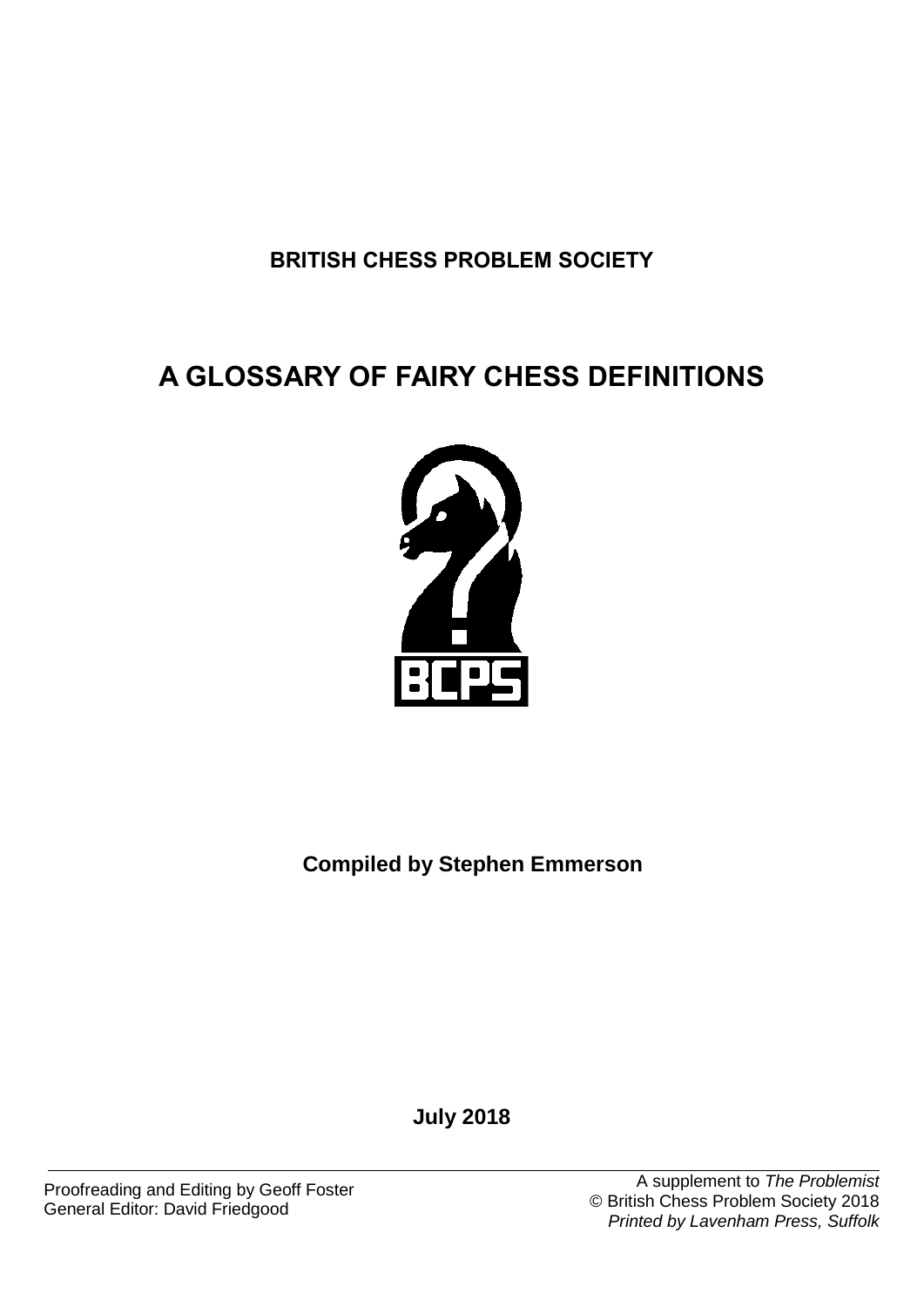### **Foreword**

Fairy Chess problems represent an important field within the wider subject of chess problems, which *The Problemist* has covered for many years. The magazine publishes both articles and regular features containing fairy chess problems, including the column dedicated to Fairies, where composers may contribute original works. Though the term 'Fairies' is relatively new (early 20th century!) unorthodox chess problems are as old as the chess problem itself, and *The Problemist* is keen to promote the enjoyment of them.

The wide variety of elements of chess rules which are altered from the orthodox in fairy chess problems, including unusual pieces, different conditions, stipulations, etc. can be daunting for the uninitiated, but in every issue of the magazine we endeavour to provide the details relevant to the published problems. This can include bare definitions but also sometimes example play and illustrative problems; however, this involves a large amount of duplication of definitions from issue to issue or from one article to another.

The purpose of this glossary is not to provide an introduction to Fairy Chess nor to give full explanations or illustrations of each fairy form's operation and implications. The best introductions can be provided by the numerous articles or books that feature or are dedicated to the field, and of course by the study of the solutions to the problems themselves and the comments of the solvers. Here we collect together some of the more common definitions that are appear regularly in the pages of *The Problemist*, which will serve as a ready reference for the reader.

It is intended that in the Originals column in *The Problemist* and in the various Awards, Selected Problems column and other articles that appear, fairy terms will not be provided with a definition where that definition can be found here, so interested readers should keep this reference handy. Of course, definitions will continue to be provided for terms not defined here, or clarifications where necessary (especially in the cases where different fairy definitions can conflict or interact in non-obvious ways). The BCPS website <www.theproblemist.org> will have a free pdf copy available, and updates will be notified there.

Finally, this glossary does not attempt to cover all fairy terms, or even all those in common use; merely some of those that have featured in recent years in *The Problemist* or its supplements along with a few others logically included together. There are notable omissions; for instance, there is no mention of different fairy chessboards. It is hoped that this version may form the basis for expanded revisions in the future.

#### **David Friedgood June, 2018**

**Compiler's note**: the logical grouping of fairy terms into categories, especially the grouping of pieces and of conditions, is my own, and I recognize that not all fairy chess authorities would group them the same way. Nevertheless my hope is that it will help make sense of what is a large and seemingly jumbled field, especially for the newcomer. I welcome any feedback on any aspect of the definitions or presentation, which, in the event of any revision being undertaken, would help improve it.

| 1              |               |  |  |
|----------------|---------------|--|--|
| $\overline{2}$ |               |  |  |
|                | 2.1           |  |  |
|                | $2.2^{\circ}$ |  |  |
|                | 2.3           |  |  |
| 3              |               |  |  |
|                | 3.1           |  |  |
|                | 3.2           |  |  |
|                | 3.3           |  |  |
|                | 3.4           |  |  |
|                | 3.5           |  |  |
|                | 3.6           |  |  |
|                | 3.7           |  |  |
|                | 3.8           |  |  |
|                | 3.9           |  |  |
|                |               |  |  |

| 4  |     |                                |  |  |  |
|----|-----|--------------------------------|--|--|--|
| 5. |     |                                |  |  |  |
|    | 5.1 |                                |  |  |  |
|    | 5.2 |                                |  |  |  |
|    | 5.3 |                                |  |  |  |
|    | 5.4 | Move Selection/Restriction 14  |  |  |  |
|    | 5.5 |                                |  |  |  |
|    | 5.6 | Transformation and Promotion15 |  |  |  |
|    | 5.7 |                                |  |  |  |
|    | 5.8 |                                |  |  |  |
|    |     |                                |  |  |  |
|    |     |                                |  |  |  |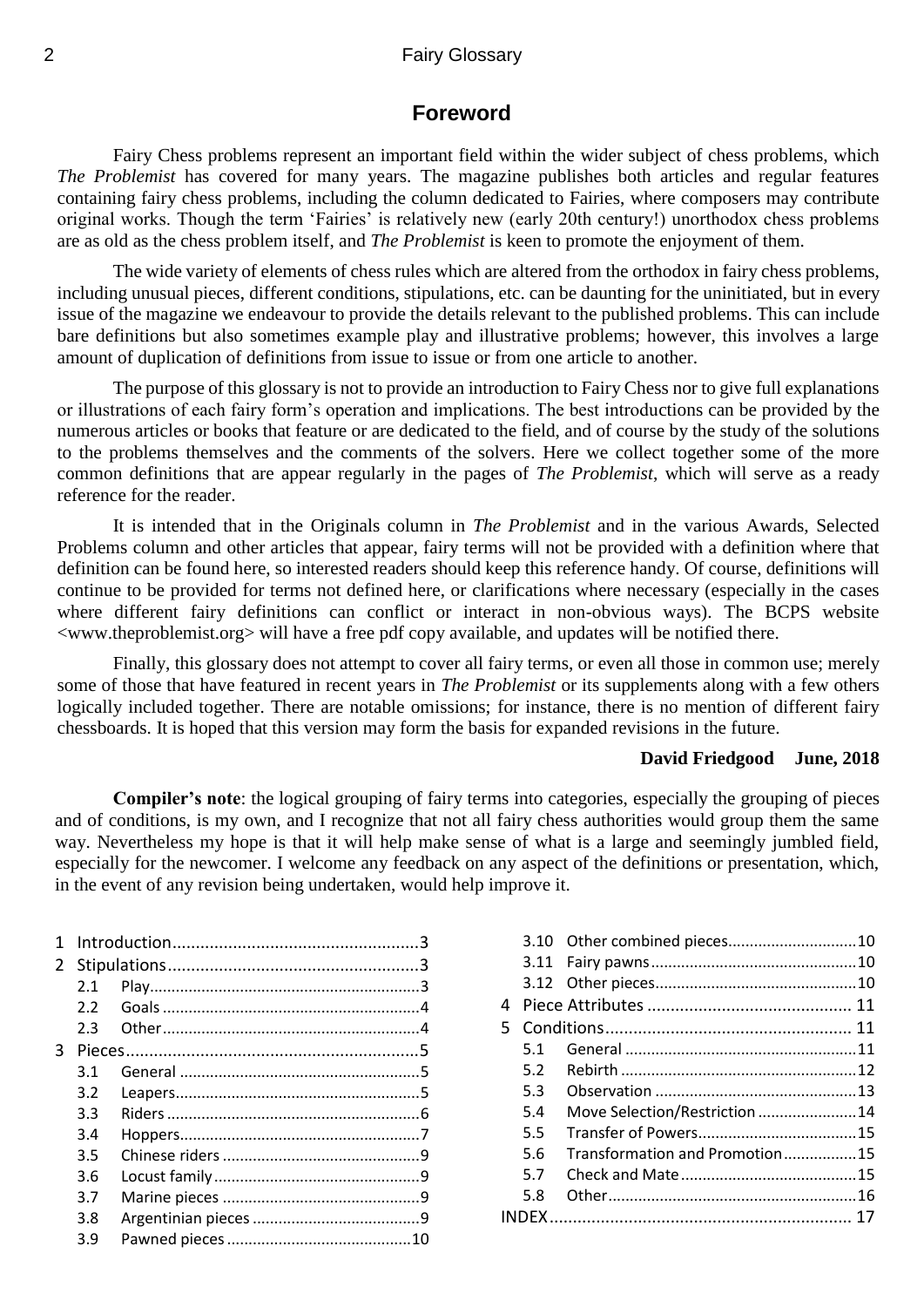# <span id="page-2-0"></span>**1 Introduction**

Some general remarks:

- **1 Fairy Mate**: checkmate where conditions are in force up to the envisaged capture of the king. This is usually the case, unless stated. For instance, in an Ultra Maximummer a king is not in check if the threatened capture of the king is not the longest possible move, but in an ordinary Maximummer, checks are normal, which is to say that the threatened king capture is not subject to the maximummer condition.
- **2 Pawns on back rank**: various conditions allow this possibility. The rules applicable vary between conditions; see individual definitions.
- **3 Pawn promotion**: the default rule is that pawns may promote to any orthodox piece, or to any fairy piece (not fairy pawn) present in the diagram. Pawn promotion generally happens immediately a pawn is conveyed to its promotion rank, which under some conditions may be by other means than a move of that pawn.
- **4 Multiple conditions**: occasionally two or more conditions in conjunction can produce ambiguities in how their rules should be applied; such matters however are not generally discussed below.

# <span id="page-2-1"></span>**2 Stipulations**

# <span id="page-2-2"></span>**2.1 Play**

### **2.1.1 Opposition play**

- **5 Direct Mate** (#n): White to play and mate in the given number (n) moves or fewer, whatever Black plays.
- **6 Selfmate** (S#n): White to play and force Black to checkmate White in n moves or fewer.
- **7 Reflexmate** (R#n): White to play and force Black to checkmate White in n moves or fewer, under the rule that either side must give mate on the move if possible.
- **8 Semi-Reflexmate** (Semi-R#n): as R#, except only Black is under compulsion to give mate if possible.

#### **2.1.2 Help play**

- **9 Helpmate** (H#n): Black starts and helps White to deliver mate on White's nth move. If n is a halfinteger, White starts.
- **10 Helpselfmate** (HS#n): White starts and Black helps to reach a position where White has a S#1, i.e. Black is forced to mate on Black's nth move. If n is a half-integer, Black starts.
- **11 Reciprocal Helpmate** (Reci-H#n): Black starts and helps White to a position where either Black can mate White on Black's nth move, or play another move and allow White to mate on its nth move (as in a H#n). If n is a half-integer, White starts.

#### **2.1.3 Series play**

- **12 Series** (Ser-): several consecutive moves played by the same side. During the series the side moving may not expose its King to check. The enemy King may also not be checked, except possibly on the last move of the series before play transfers back to the opposing side.
- **13 Parry series** (pSer-): several consecutive moves played by one side, except that the enemy king may be checked and the series punctuated by the opposing side moving out of check. This may happen as often as desired, but the length of the series does not include these check parrying moves.
- **14 Introductory series play**: a series move stipulation is preceded by a move or series of moves by the other side. For instance, 2->Ser-H#3 means: White plays a series of 2 moves, following which Black plays a series of 3 moves, following which White mates.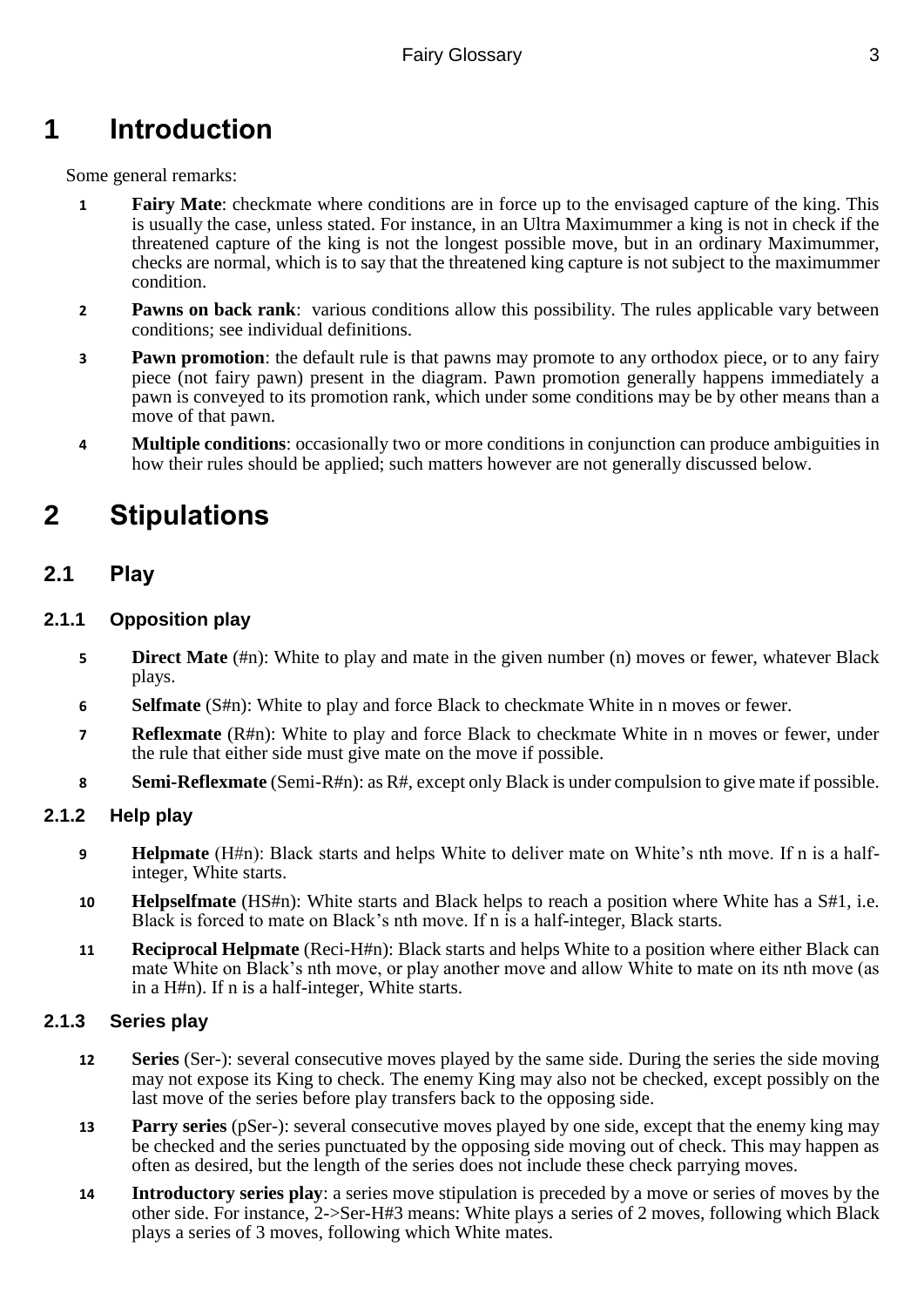- **15 Series mate** (Ser-#n): White plays a series of n moves concluding in mate to Black.
- **16 Series helpmate** (Ser-H#n): Black plays a series of n moves following which White mates in 1 move.
- **17 Series selfmate** (Ser-S#n): White plays a series of n moves following which Black is compelled to mate White in 1 move.
- **18 Series reflexmate** (Ser-R#n): White plays a series of n moves following which Black is compelled to mate White in 1 move, under the rule that either side must give mate on the move if possible (White must avoid being under that compulsion whilst playing the series, except possibly after the last move).
- **19 Series helpselfmate** (Ser-HS#n): Black plays a series of n-1 moves, after which White has a S#1, i.e. after White's single move Black is compelled to mate on move n of Black.
- **20 Double series helpmate** (Double-Ser-H#n): Black plays a series of n moves, following which White plays a series of n moves culminating in mate. The same as n->Ser-#n.

# **2.1.4 Other play**

- **21 Proof Game** (PG n): White and Black have played a game from the normal starting array to the diagram position in n double moves: the game score is to be determined. If n is given as a whole number, e.g. 8.0, Black has played the last move (position after Black's 8th); if it is given as a halfinteger, e.g. 8.5, White moved last (position after White's 9th).
- **22 Defensive Retractor** (–n & #1, –n & S#1 (e.g.)): White and Black retract moves. White starts and aims to reach a position where in forward play some goal may be reached, usually #1 or S#1. Black tries to retract moves to thwart this aim. In a –n &  $\frac{3}{2}$ . White must play the forward mating move immediately after retracting the nth move, or after an earlier retraction. All retractions of both sides must be to legal positions that could have been reached in a game played under whatever fairy conditions are in operation.
- **23 Proca Retractor**: defensive retractor in which the side retracting chooses if any unit should be uncaptured, and which.
- **24 Hoeg Retractor**: defensive retractor in which the opposite side to that retracting chooses if any unit should be uncaptured, and which.
- **25 Pacific retractor**: defensive retractor in which neither side may uncapture.
- **26 Help retractor** (H# -n & 1 (e.g.), H= -n & 1 (e.g.)): retractor in which the sides cooperate to reach an aim.

# <span id="page-3-0"></span>**2.2 Goals**

- **27 Mate** (#): the side to play is checked, and cannot move to relieve its King from check.
- **28 Stalemate**  $(=)$ : the side to play is not checked but has no legal moves.
- **29 Double stalemate**  $(==)$ : the side to play cannot move, nor could the other side, were it to have the move.
- **30 Doublemate** (##): both sides are simultaneously mated (involves a move normally illegal by the last side to move).
- **31 Auto stalemate** (!=): the side that has just played has no more legal moves.
- **32 Capture** (x): (denoting a goal in a stipulation) the side that has just played has captured a unit.
- **33 Check** (+): the side to play is checked.
- **34 Completely Unavoidable Mate** (###): a position where mate by one side is inevitable although the mate may not be reached for several moves.

# <span id="page-3-1"></span>**2.3 Other**

- **35 Exact**: the goal must be reached in exactly the number of moves, not fewer.
- **36 Last Move**: playless problem in which the last move to the diagram must be determined.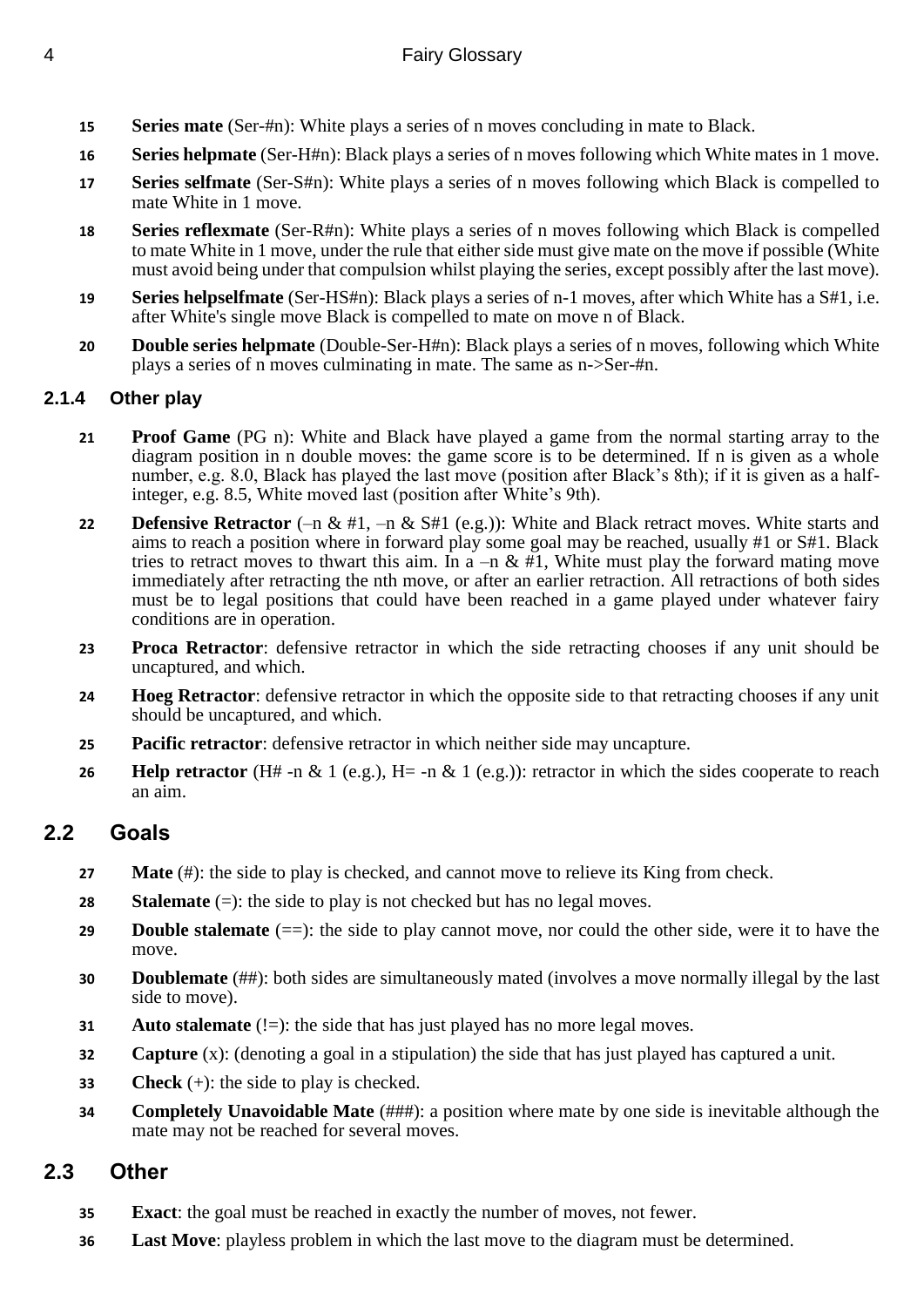- **37 Illegal Cluster**: an illegal position (one which cannot have arisen in play from the game array) which becomes legal if any one of the units present (except Ks) are removed.
- **38 Legal Cluster**: a legal position which becomes illegal if any one of the units present is removed.

# <span id="page-4-0"></span>**3 Pieces**

# <span id="page-4-1"></span>**3.1 General**

Note: the 1- or 2-letter abbreviations for named pieces generally agree with those used by the solving program Popeye for English input.

- <span id="page-4-3"></span>**39** (m,n): indicates m ranks and n files, or vice versa. For instance, a knight can be said to take steps of (1,2) indicating it can reach squares either 1 rank and 2 files away in any direction, or 1 file and 2 ranks. A king can take steps of  $(0,1)$  (1 rank away on the same file or vice versa) or  $(1,1)$  (one square diagonally in any direction, i.e. 1 rank and 1 file).
- **40 Combined piece**: can make a move like any one of its constituent pieces. They are shown below as  $X+Y(+Z...)$ , where X, Y etc. are the symbols for the constituents.
- **41 Promotion**: a pawn may promote to any orthodox or fairy piece present in the diagram, unless specified. Pawns cannot normally promote to other fairy pawn types, or to kings.
- **42 Royal units**: subject to check, in the same manner as the king in normal chess. (Typically, there will be only one royal piece per side, so if a side has one, it will not have a king). As is the case for kings, if a royal unit is checked, the check must be annulled immediately, and if this is not possible, the side to which the royal unit belongs is mated. Royal pawns promote to royal pieces.
- **43 Neutral units**: may be regarded as belonging to either side at any turn, and may be moved, or captured, by either side. Neutral pawns move only in the direction of the side playing them. If they reach the promotion rank of the side playing them, they promote to a neutral piece. A Neutral King can be placed in check by either side, but only in such a way that only that side may capture it.

# <span id="page-4-2"></span>**3.2 Leapers**

Pieces which move directly from one square to another, without passing through any other, even when there are other squares on a straight line between the starting and ending square of the move.

# **3.2.1 Simple leapers**

The following (m,n)-leapers can move to any of the squares a single step of (m,n) away (see **[39](#page-4-3)**).

- **44 Wazir** (WE): (0,1)-leaper.
- **45 Fers** (FE): (1,1)-leaper.
- **46 Dabbaba** (DA): (0,2)-leaper.
- **47 Knight** (S): (1,2)-leaper.
- **48 Alfil** (AL): (2,2)-leaper.
- **49 Camel** (CA): (1,3)-leaper.
- **50 Zebra** (Z): (2,3)-leaper.
- **51 Giraffe** (GI): (1,4)-leaper.
- **52 Antelope** (AN): (3,4)-leaper.
- **53 Flamingo**: (1,6)-leaper.

# **3.2.2 Combined leapers**

- **54 Erlking** (EK): WE + FE, [i.e. combined (0,0)+(0,1)-leaper].
- **55 King** (K): royal WE+FE, with additional move of castling.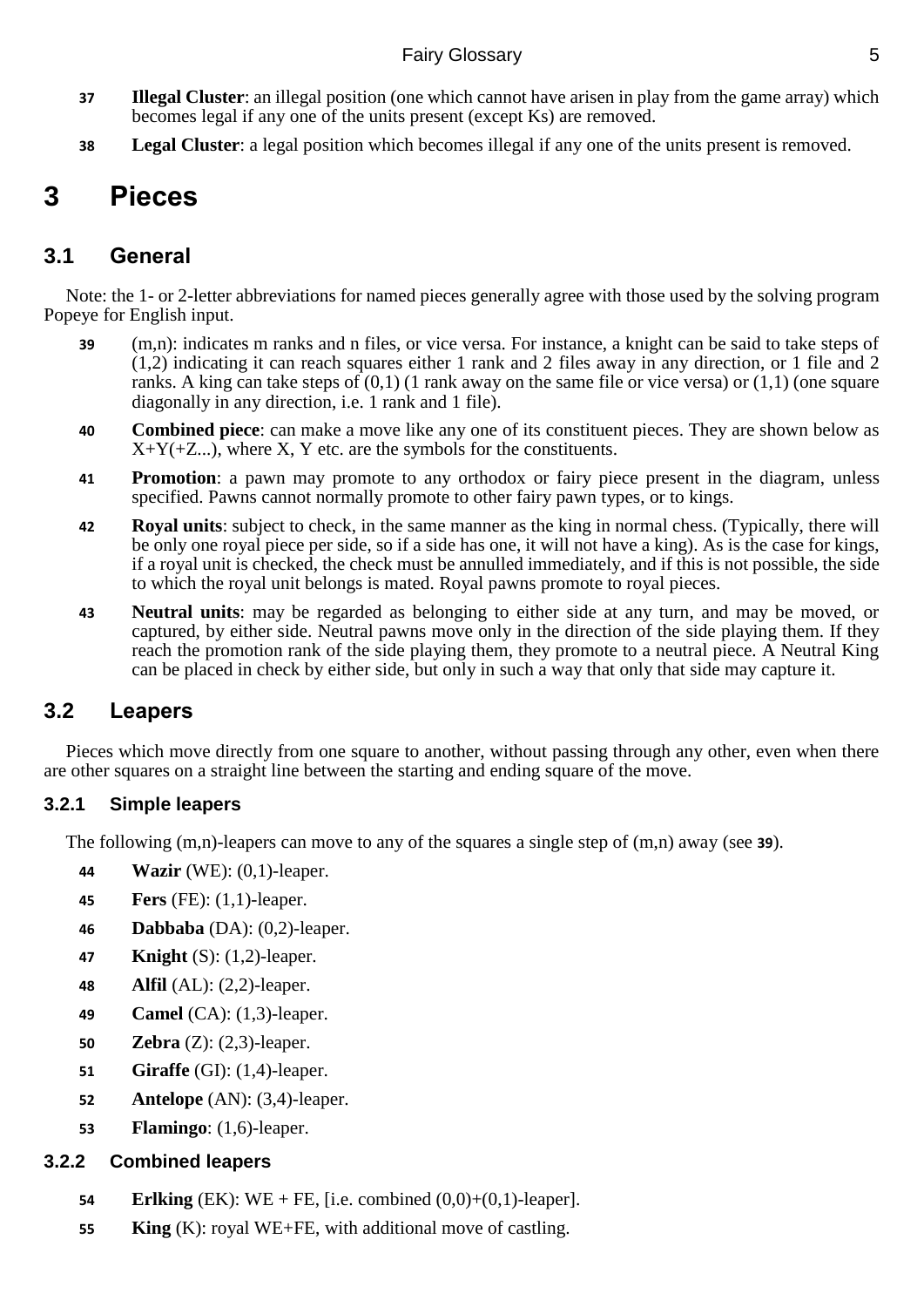- **Squirrel** (SQ): DA+S+AL.
- **Gnu** (GN): S+CA.
- **Bison** (BI): CA+Z.
- **Okapi** (OK): S+Z.
- **Zebu** (ZE): CA+GI.
- **5-leaper** (BU): (3,4)+(5,0)-leaper (also called root-25-leaper, bucephale).
- **Root-50-leaper** (RF): (5,5)+(7,1)-leaper.

# <span id="page-5-0"></span>**3.3 Riders**

Pieces which move through a series of one or more squares to reach their destination. All intermediate squares (if any) must be vacant.

# **3.3.1 Simple straight-line riders**

The following (m,n)-riders make moves consisting of one or more parallel (m,n)-steps (see **[39](#page-4-3)**).

- **Rook** (R): (0,1)-rider.
- **Bishop** (B): (1,1)-rider.
- **Nightrider** (N): (1,2)-rider.
- **Camelrider** (CR): (1,3)-rider.
- **Zebrarider** (ZR): (2,3)-rider.

Other riders are named (as is e.g. the ZR above) by simply appending the word "rider" to the name of the corresponding leaper.

# **3.3.2 Combined riders**

- **Queen** (Q): R+B.
- **Elephant** (ET): R+Q+N.
- **Waran** (WA): R+N.
- **Gnurider** (GR): N+CR.

# **3.3.3 Fixed-length riders**

N.B. These pieces are sometimes classed as a variety of leaper.

- **Mao** (MA): moves to the same squares as an S on an empty board, but by passing through the square orthogonally adjacent to the start square (which must be vacant), e.g. a1-b1-c2. The Mao is also classed as a Chinese piece.
- **Moa** (MO): moves to the same squares as an S on an empty board, but by passing through the square diagonally adjacent to the start square (which must be vacant), e.g. a1-b2-c2.

# **3.3.4 Zigzag riders**

These pieces make moves consisting of steps in two different alternating directions.

- **Boyscout** (BT): takes (1,1) steps at right-angles e.g. a3-b4-c3-d4-e3...
- **Girlscout** (GT): takes (1,0) steps at right-angles, e.g. a3-a4-b4-b5-c5... .

N.B. these two pieces make progress along two parallel rook, or bishop, lines respectively

- (1,1)-Zigzag Nightrider (S1): takes S-steps, in a general B direction e.g. b1-a3-c2-b4-d3... .
- (2,0)-Zigzag Nightrider (S2): takes S-steps, in a general (2,0)-R direction e.g. b1-c3-d1-e3-f1... .
- (3,3)-Zigzag Nightrider (S3): takes S-steps, in a general (3,3) direction e.g. b1-c3-e4-f6-h7.
- (4,0)-Zigzag Nightrider (S4): takes S-steps, in a general (4,0)-R direction e.g. b1-c3-b5-c7... .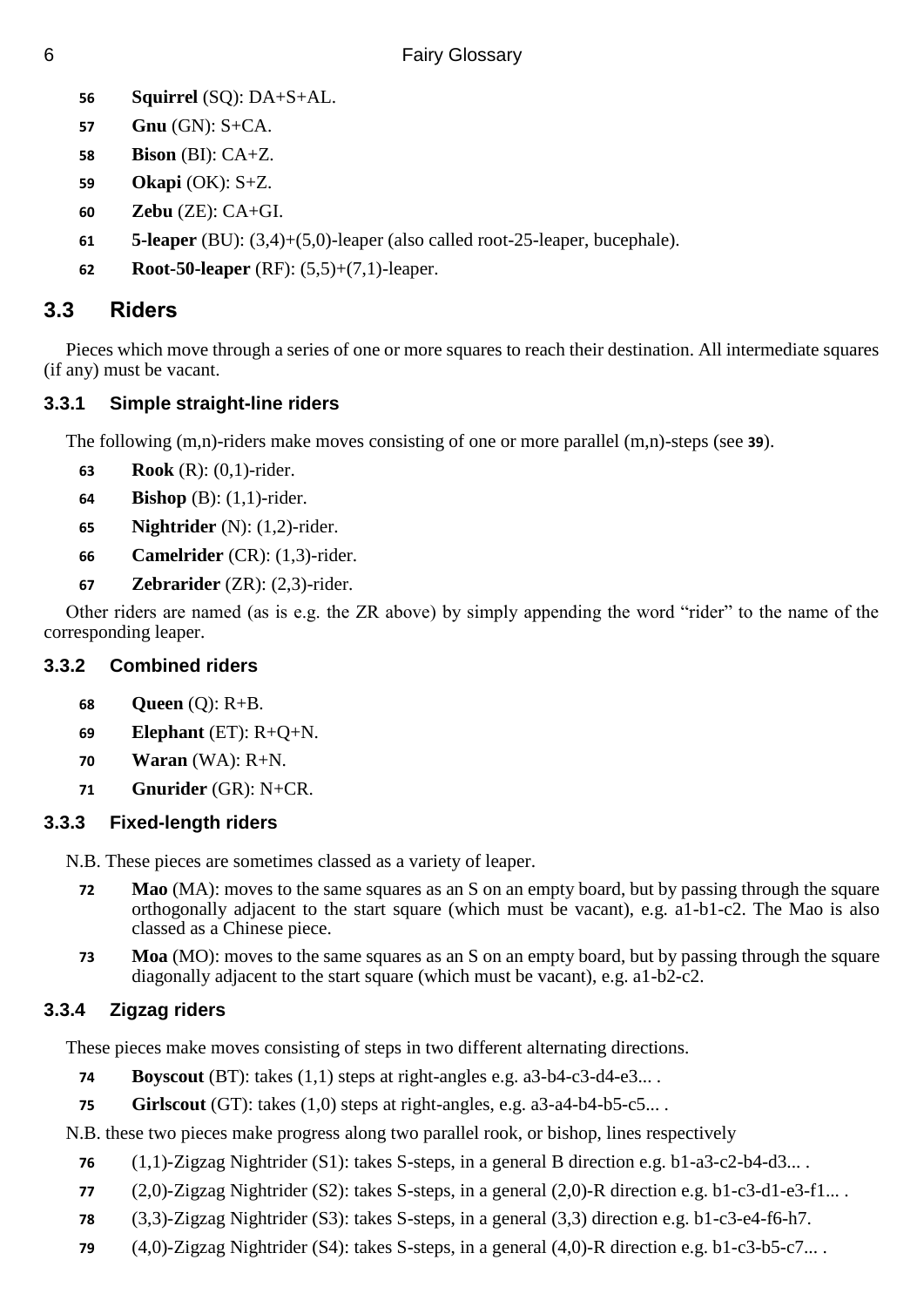- **80 Quintessence** (QN): takes S-steps, in a general (1,3) direction e.g. b1-a3-c4-b6-d7... .
- **81 SpiralSpringer** (SS): combined  $S2 + S4$ .
- **82 Diagonal SpiralSpringer** (DS): combined S1 + S3.
- **83 Maorider** (AO): alternating (1,0) and (1,1)-steps, outward like an N e.g. a1-b1-c2-d2-e3-f3-g4... Can only end the move on the same squares an N could reach (c2, e3, g4 above).
- **84 Moarider** (OA): alternating (1,1) and (1,0)-steps, outward like an N e.g. a1-b2-c2-d3-e3-f4-g4... Can only end the move on the same squares an N could reach (c2, e3, g4 above).

# **3.3.5 Other non-straight line riders**

- **85 Rose** (RO): moves on quasi-circular or octagonal paths made up of S-steps, e.g. d1-f2-g4-f6-d7-b6 ... . It is possible from some squares to make a null move, e.g. d1-d1, if the path is clear.
- **86 Archbishop** (AR): a B which can bounce off the board edge once, staying on the same colour squares, e.g. c6-d7-e8-f7-g6... .
- **87 Cardinal** (C): a B which can bounce of the board edge once, changing colour of squares, e.g. c6-d7 e8-f8-g7-... .
- **88 Reflecting Bishop** (RB): as AR, but may bounce any number of times. Like the RO, this may make null moves.

# **3.3.6 Other riders**

- **89 Rankrider**: R, confined to a single rank.
- **90 Filerider**: R, confined to a single file.
- **91 Edgehog** (EH): Q, but all moves must start or end on an edge square (but not both).

# <span id="page-6-0"></span>**3.4 Hoppers**

Generally, pieces which move by hopping over another unit of either colour, which is unaffected by the move (called the hurdle). All other squares between the start and end square must be vacant.

# **3.4.1 Riderhoppers**

Pieces which make one or more steps in the same direction up to the hurdle, and a single step in the same direction beyond.

- **92 Rookhopper** (RH): (0,1)-riderhopper.
- **93 Bishopper** (BH): (1,1)-riderhopper.
- **94 Grasshopper** (G): combined RH+BH.
- **95 Nightriderhopper** (NH): (2,1)-riderhopper.
- **96 Rosehopper** (RP): rider hopper on RO lines.

Other riderhoppers are named by appending the word "hopper" to the name of the corresponding rider.

# **3.4.2 Lion family or long riderhoppers**

Pieces which make any number of steps in the same direction up to the hurdle, and any number of steps in the same direction after the hurdle.

- **97 Rooklion** (RL): (1,0)-lion, LI on R lines.
- **98 Bishoplion** (BL): (1,1)-lion, LI on B lines.
- **99 Lion** (LI): RL+BL.
- **100 Nightriderlion** (NL): (2,1)-lion.
- **101 Roselion** (RN): lion on RO lines.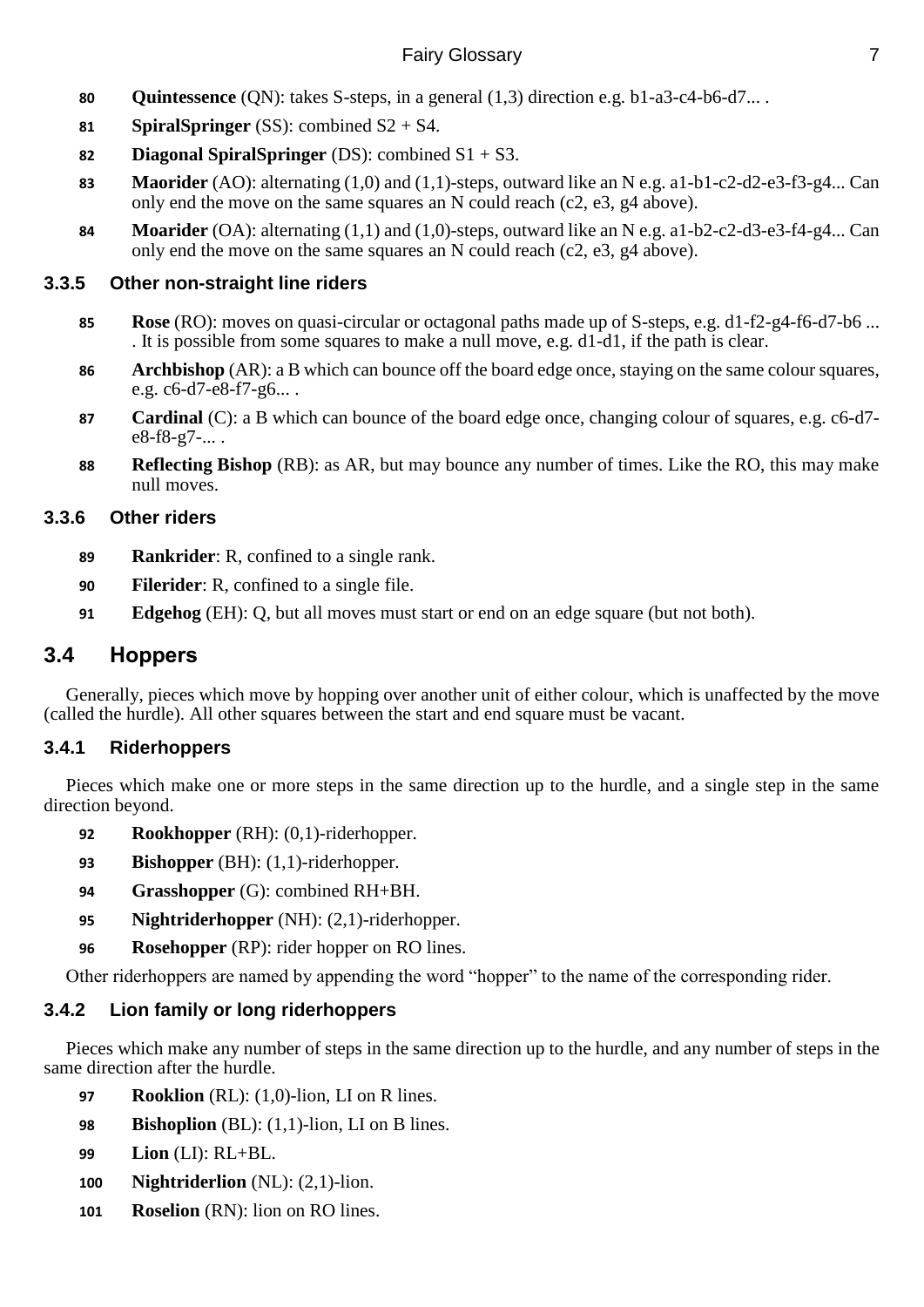# **3.4.3 Other patterns of leaps**

- **ContraGrasshopper** (CG): contrahopper on Q lines; makes a single step to reach the hurdle and any number beyond in the same direction.
- **Kinghopper** (KH): leaperhopper on K (Q) lines; makes a single step to reach the hurdle and one more beyond in the same direction.
- **Knighthopper**: as KH, but on N lines.
- **Grasshopper-2** (G2): as G, but makes 2 steps after the hurdle.
- **Grasshopper-3** (G3): as G, but makes 3 steps after the hurdle.
- **Equihopper** (EQ, English Equihopper): makes the same number of steps either side of the hurdle, in any direction, can be blocked on any other intermediate square.
- **Orix** (OR): EQ restricted to Q lines.
- **Nonstop Equihopper** (NE, French Equihopper): makes the same number of steps either side of the hurdle, in any direction; cannot be blocked on any other intermediate square.

# **3.4.4 Change of direction after the hurdle**

- **Moose** (M): as G, but changes direction by 45° after passing the hurdle.
- **Rook Moose** (RM): as M but restricted to R lines on the approach (or, as RH, but changes direction by 45° after passing the hurdle).
- **Bishop Moose** (BM): as M but restricted to B lines on the approach.
- **Moose Lion**: as LI, but changes direction by 45° after passing the hurdle.
- **Eagle** (EA): as G, but changes direction by 90° after passing the hurdle.
- **Rook Eagle** (RE): as EA but restricted to R lines.
- **Bishop Eagle** (BE): as EA but restricted to B lines.
- **Sparrow** (SW): as G, but changes direction by 135° after passing the hurdle.
- **Rook Sparrow** (RW): as SW but restricted to R lines on the approach (or, as RH, but changes direction by 45° after passing the hurdle).
- **Bishop Sparrow** (BW): as SW but restricted to B lines on the approach.
- **Hamster** (HA): as G, but changes direction by 180° after passing the hurdle. Null moves allowed.
- **Marguerite** (MG): combined G+M+EA+SW+HA.
- **E90**: as NE, but changes direction by 90° after passing the hurdle.
- **Radial Leaper** (RK): differs from the NE in two ways: it may only hurdle over units of the same colour; and its approach and retreat from the hurdle may be in different directions, though of equal length.

# **3.4.5 Hoppers of other types and related pieces**

- **Kangaroo** (KA): as G, but hurdles over any two units to land on the first square beyond the second unit (the two units need not be adjacent).
- **Kangaroo Lion** (KL): as LI, but hurdles over any two units to land any distance beyond the second unit.
- **Double Grasshopper** (DG): makes two consecutive moves like a G as part of a single move. The first G-move must be to a vacant square. Change of direction, including switchback, is allowed.
- **Double Rookhopper** (DK): as DG but on R lines.
- **Double Bishopper** (DB): as DG but on B lines.
- **Bob** (BO): as KA but hurdles four units.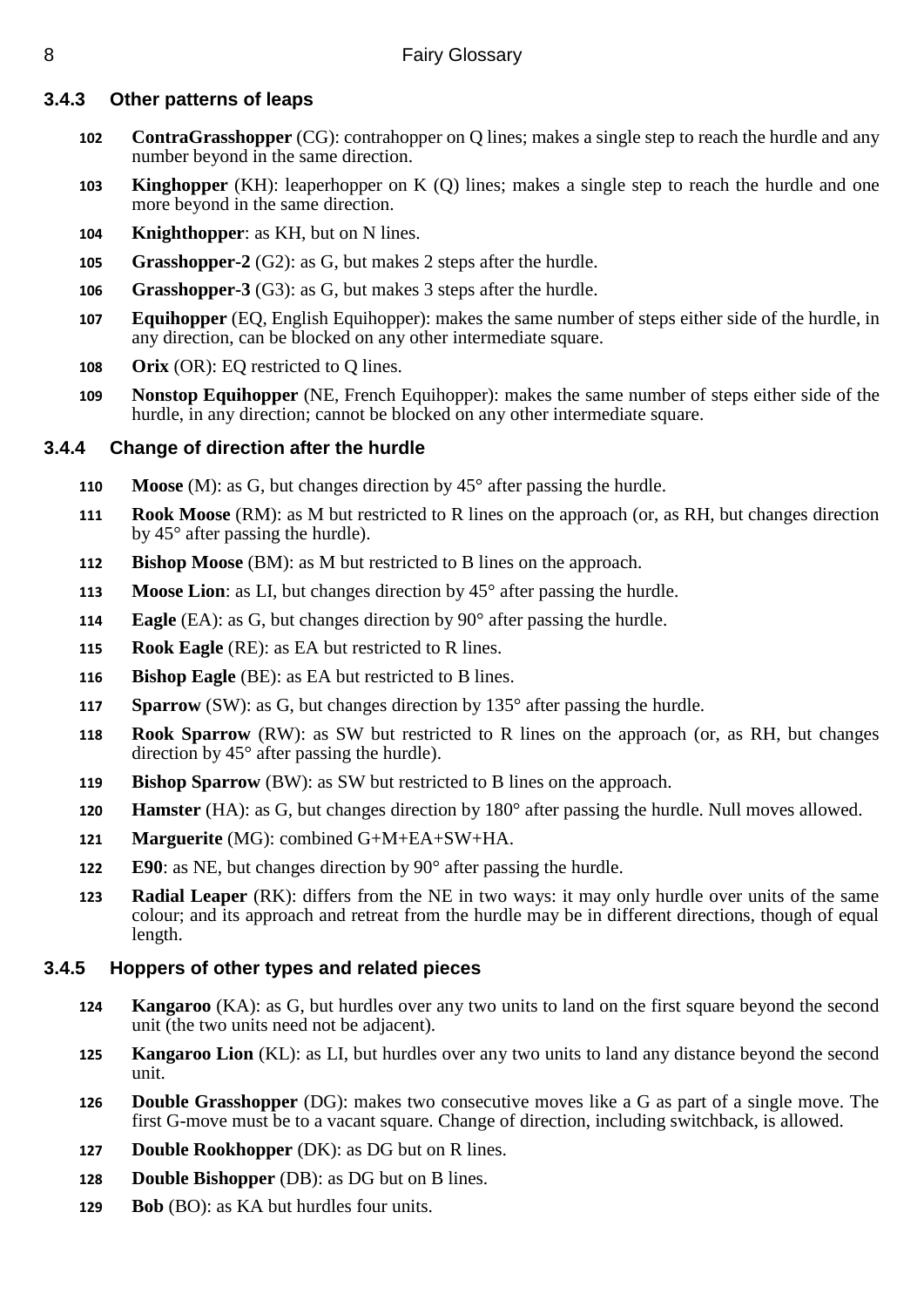- **130 English Equistopper** (QE): makes moves which are halfway to any other unit (the hurdle) in any direction. There should be no other units between it and the hurdle, except that it may capture on the halfway square.
- **131 French Equistopper** (QF): makes moves which are halfway to any other unit (the hurdle) in any direction, irrespective of any other units between it and the hurdle.

# <span id="page-8-0"></span>**3.5 Chinese riders**

Pieces which make non-capturing moves like a rider, and capturing move like the corresponding member of the lion family.

- **132 Pao** (PA): (1,0)-Chinese rider (this piece comes from Chinese Chess).
- **133 Vao** (VA): (1,1)-Chinese rider.
- **134 Leo** (LE): PA+VA.
- **135 Nao** (NA): (2,1)-Chinese rider.
- **136 Rao** (RA): chinese rider on RO lines.
- **137 Chinese pieces**: where designated, this refers to PA, VA, LE and MA.

# <span id="page-8-1"></span>**3.6 Locust family**

Pieces, derived from hoppers, which make the same pattern of moves as a riderhopper but can only move when the hurdle is an enemy piece, which is captured. The finish square of the move must be vacant.

- **138 Rook Locust** (LR): (1,0)-locust.
- **139 Bishop Locust** (LB): (1,1)-locust.
- **140 Locust** (L): LR+LB.

# <span id="page-8-2"></span>**3.7 Marine pieces**

Pieces which make non-capturing moves like a rider and capturing moves like the corresponding locust; and associated pieces.

- **141 Triton** (TR): (1,0)-marine rider (Rook locust + non-capturing R).
- **142 Nereid** (NR): (1,1)-marine rider.
- **143 Siren** (SI): TR+ND.
- **144 Scylla** (SK): the Marine MA. Makes non-capturing moves as a MA and moves to the same squares when capturing an enemy located orthogonally adjacent to its starting square.
- **145 Charybdis** (CY): marine MO; as SK but via the square diagonally adjacent to the starting square.
- **146 Poisedon** (PO): the Marine King. Makes non-capturing moves as a K, and capturing moves as a locust moving like a KH.
- **147 Marine Knight**: makes non-capturing moves as an S, and capturing moves as a locust moving like a knighthopper.
- **148 Marine Pawn**: makes non-capuring moves like a P, and captures diagonally forwards landing one square beyond the captured unit in the same direction, on a square which must be vacant.

# <span id="page-8-3"></span>**3.8 Argentinian pieces**

Argentinian riders make capturing moves like a rider, and non-capturing moves like the corresponding member of the lion family (contrast Chinese riders).

- **149 Faro** (FA): (1,0)-Argentinian rider.
- **150 Loco** (LO): (1,1)-Argentinian rider.
- **151 Senora** (SE): FA+LO.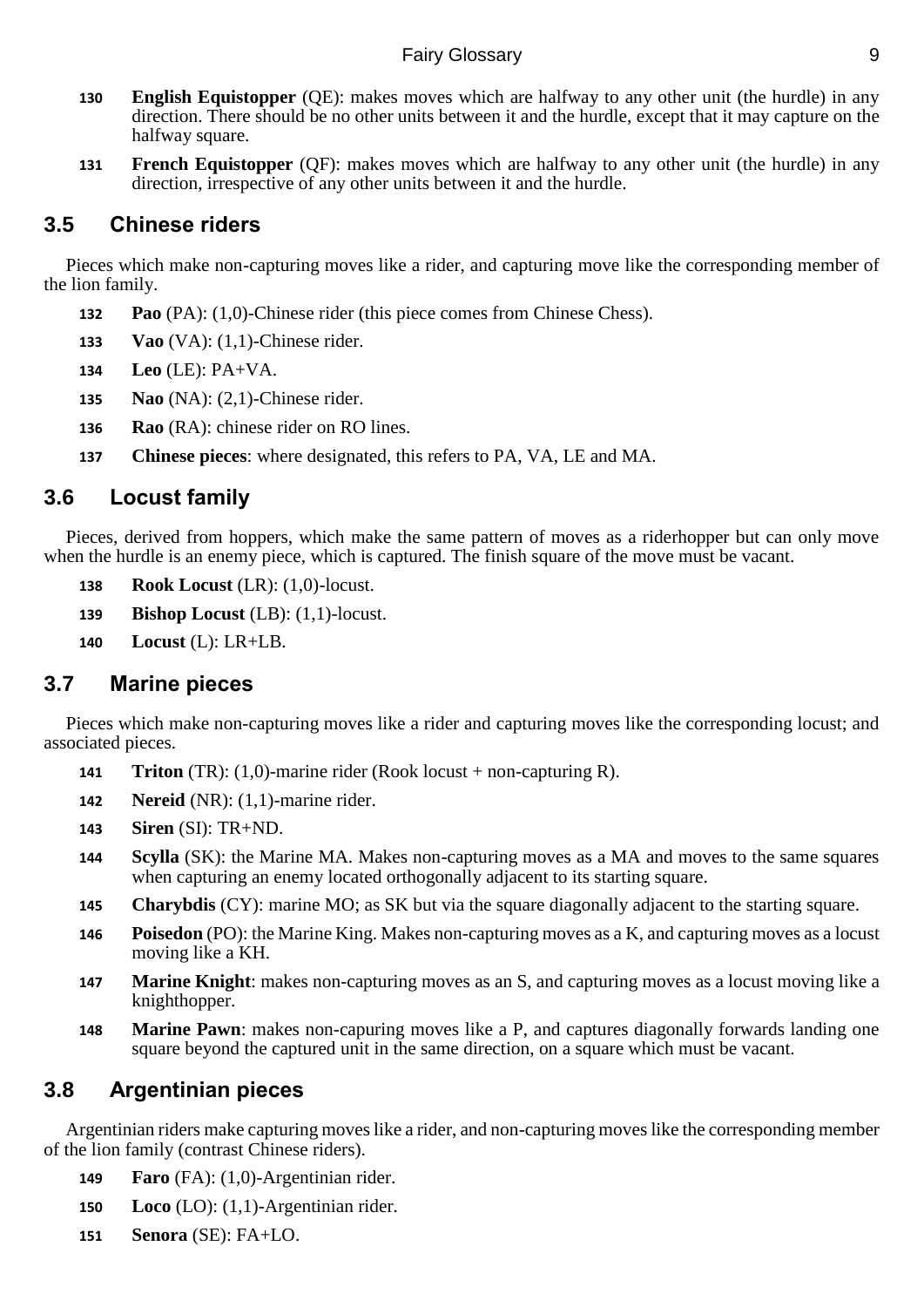**152 Saltador** (SA): can move without capturing to the same squares as an S, whenever either of the intermediate squares is occupied (by hurdling); can capture on the same squares as an S whenever either of the intermediate squares is empty.

# <span id="page-9-0"></span>**3.9 Pawned pieces**

Combined pieces where one component is a pawn. Pawned pieces do not promote, nor move from the back rank as pawns. They may make a double step from squares where a pawn may also; but are not subject to *en passant* capture. They may, however, capture a P *e.p.*

- **153 Dragon** (DR): S+P.
- **154 Ship** (SH): R+P.
- **155 Gryphon** (Griffin): B+P.

# <span id="page-9-1"></span>**3.10 Other combined pieces**

- **156 Empress** (EM): R+S.
- **157 Princess** (PR): B+S.
- **158 Amazon** (AM): Q+S (R+B+S).

# <span id="page-9-2"></span>**3.11 Fairy pawns**

- **159 Pawn** (P): (for completeness) moves one square straight forwards when not capturing, one square diagonally forwards to capture. Optionally may move two squares forwards from its starting square if not impeded, but is then subject to an immediate recapture by an enemy pawn on the square passed. On reaching the last rank for its side, promotes to any piece (generally, to Q, R, B, S or any fairy piece that is or has been present).
- **160 Berolina Pawn** (BP): as P, but makes non-capturing moves diagonally (one step, or possibly two steps from the 2nd rank of the side) and captures straight forwards. May be captured *en passant* immediately after a double step by another BP.
- **161 Complete Pawn**: P+BP.
- **162 Reverse Pawn**: As P, but moves in the opposite direction for the side to which it belongs. Double step is possible from the enemy's 2nd rank, and promotion is on the side's 1st rank.
- **163 Chinese Pawn** (CP): moves and captures one square straight forwards in its own half of the board. In the enemy half, moves and captures one square forward or to the side. No promotion.
- **164 Superpawn** (SP): moves any number of squares straight forwards like a rook when not capturing. Captures diagonally forwards any number of squares like a bishop. Promotes on the end rank.
- **165 Berolina Superpawn**: moves diagonally forwards any number of squares like a bishop when not capturing. Captures any number of squares straight forwards like a rook. Promotes on the end rank.

# <span id="page-9-3"></span>**3.12 Other pieces**

- **166 Orphan** (O): takes the powers of any enemy unit which observes it, including any enemy orphan which is similarly empowered. An orphan observed by a pawn moves as a pawn of its own side would. Cannot promote, capture or be captured *e.p.* or take part in castling.
- **167 Friend** (F): similar to O but takes powers of any friendly unit which observes it.
- **168 Imitator** (I): colourless, non-capturing, uncapturable piece which does not move by itself but makes a parallel move along with each moving unit. The Imitator's path must be free for moves and checks to be legal. Castling is carried out with the K moving before the Rook for the purposes of the Imitator move. When multiple Imitators are present all move simultaneously in parallel with the moving unit. (Sometimes considered as a fairy condition).
- **169 Dummy** (DU): does not move, capture, nor check.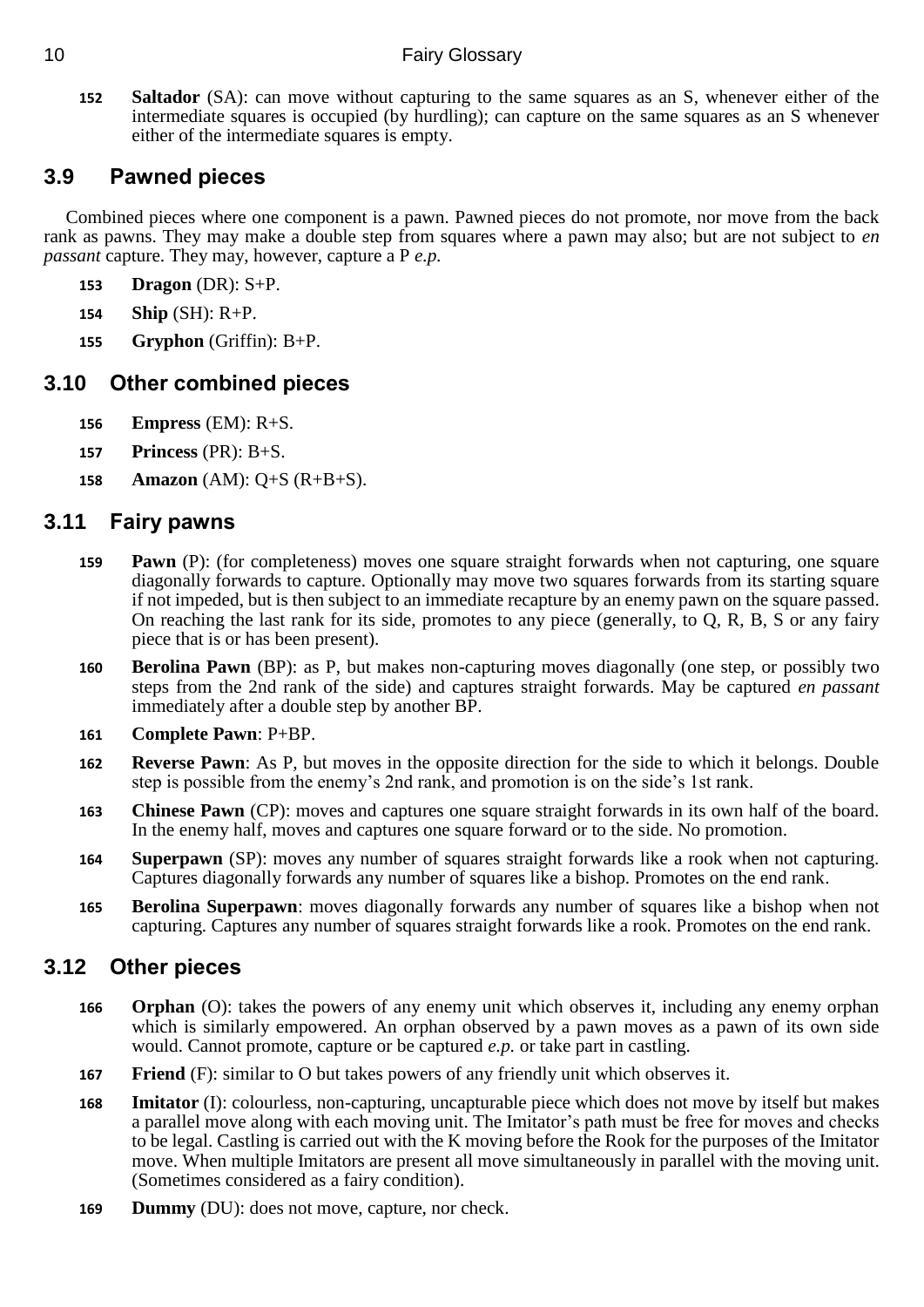- **170 Hole** (Pyramid): motionless uncapturable piece, which cannot be passed over; effectively a hole in the board.
- **171 Joker**: takes the power(s) of the last unit(s) moved (in the enemy's preceding move).

# <span id="page-10-0"></span>**4 Piece Attributes**

Here, we mean any property of a pawn or piece in addition to its power of movement. Generally, the property is preserved through the play, and when a piece transforms or a pawn promotes, the property is retained.

- **172 Royal units**: subject to check, in the same manner as the king in normal chess. (Typically, there will be only one royal piece per side, so if a side has one, it will not have a king). As is the case for kings, if a royal unit is checked, the check must be annulled immediately, and if this is not possible, the side to which the royal unit belongs is mated. Royal pawns promote to royal pieces.
- **173 Neutral units**: may be regarded as belonging to either side at any turn, and may be moved, or captured, by either side. Neutral pawns move only in the direction of the side playing them. If they reach the promotion rank of the side playing them, they promote to a neutral piece. A Neutral King can be placed in check by either side, but only in such a way that only that side may capture it.
- **174 Half-neutral units**: exist in one of three phases: white, black or neutral. In the white phase, White may play it, after which it enters the neutral phase. In the black phase, Black may play it, after which it enters the neutral phase. In the neutral phase, either side may play it, after which it enters the phase of that side. It may be captured when in the opposite phase to the side making the capture, or by either side when in the neutral phase.
- **175 Chameleon units**: a chameleon exists as an S, B, R or Q; and after each move transforms to the next in that sequence (Q becoming S). A chameleon pawn does not transform, but promotes to a chameleon piece in any phase. In the presence of chameleon units normal pawns may promote to normal or chameleon pieces.
- **176 Paralysing unit**: moves normally; does not capture but paralyses any enemy unit it threatens, which can then neither move, capture, nor check. A paralysed paralysing piece may still paralyse. When paralysing pieces are present, the checkmate rule is altered so that it is only checkmate if the side being checked, though lacking a legal move annulling the check, has at least one possible move of any unit (i.e. not all are paralysed or blocked). Paralysing pawns promote to paralysing pieces.
- **177 Andernach hoppers**: when moving, changes the colour of whichever unit (not K) that it uses as a hurdle. (Chopper: another name for the Andernach Grasshopper).
- **178 Kamikaze units**: when capturing, are removed from the board along with the captured unit.
- **179 Volage units**: change colour the first time they move from light to dark squares, or vice versa.
- **180 Magic units**: at the end of each move, any unit (not K) newly-attacked by a magic unit changes colour (twice-attacked means no colour change, etc.).
- **181 Protean unit**: optionally assumes the powers of any unit it captures. Protean pawns move in the direction of pawns which they capture, and promote when they reach the last rank in the direction they are moving.

# <span id="page-10-1"></span>**5 Conditions**

# <span id="page-10-2"></span>**5.1 General**

- **182 Game array square**: the square upon which a piece starts in the normal chess initial position.
- **183 Circe rebirth square**: the square upon which a captured unit would be reborn in the standard form of Circe.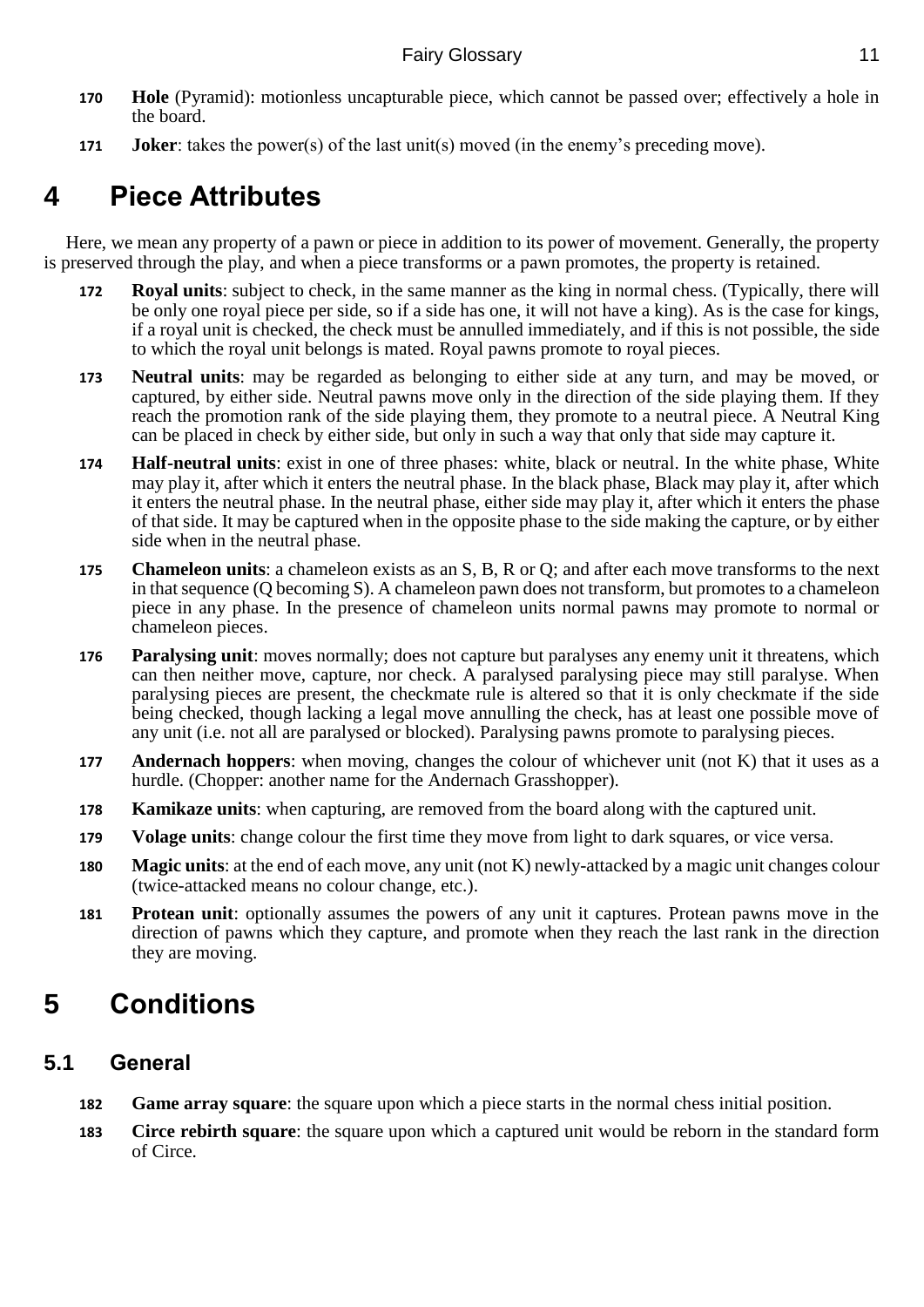# <span id="page-11-0"></span>**5.2 Rebirth**

# **5.2.1 Circe – General.**

In Circe and its variants, a unit (not K, usually) which is captured is immediately reborn on its rebirth square if that square is vacant. If that square is not vacant the unit disappears as normal. In Rex Inclusive (RI) variants Ks are also reborn – a king threatened with capture and rebirth is not in check, though a king threatened with capture in which it would not be reborn is in check. The rebirth square differs between variants. Additionally, in some variants the unit is transformed before being reborn. Ps reborn on their starting squares may play a subsequent double-step move. Ps reborn on the back rank of the side to which they belong generally cannot move. Ps reborn on the promotion rank promote immediately. Rs (and Ks, in RI variants) reborn on their starting squares may subsequently castle before making another move.

- **184 Circe**: the standard form of Circe, in which a captured unit (not K) is reborn on its game array square. Pawns are reborn on the same file as they are captured; Rs, Bs and Ss on the same colour square as that of the capture square. Fairy pieces are reborn on the promotion square on the same file as the capture square.
- **185 Circe RI**: as Circe but Ks also reborn see general remarks.
- **186 Mirror Circe**: as Circe but units are reborn on the game array squares of an enemy unit of the same kind.
- **187 Platzwechsel Circe** (PWC): as Circe, but the rebirth square is the departure square of the unit making the capture. Ps on their 1st rank cannot move; reborn on their 8th they promote immediately.
- **188 Cuckoo Circe**: as Circe, except that the captured piece is reborn (if possible) on the Circe rebirth square of the captor. If a pawn is captured by a piece it will be reborn on its promotion rank, with the choice made by the owner of the pawn, and will therefore promote immediately.
- **189 Couscous Circe**: as Cuckoo Circe, except that the choice of pawn promotion is made by the capturing side; for help-play problems the two forms are equivalent.
- **190 Super Circe**: as Circe, but the rebirth square can be any vacant square on the board.
- **191 Symmetry Circe**: as Circe, but the captured unit is reborn symmetrically with respect to the centre of the board, a capture on h4 would lead to rebirth of the captor on a5, etc. (think of the board rotating 180°).
- **192 Antipodean Circe**: as AntiCirce, but the capturing unit is reborn on the square 4 ranks and 4 files away.
- **193 Equipollents Circe**: as Circe, but the length and direction of the capture move is the same as the length and direction from the capture square to the rebirth square. If that square is occupied or does not lie on the board, the captured unit disappears as normal.
- **194 Antiequipollents Circe**: as Equipollents Circe, but length and direction of the capture move is the same as the length and direction from the rebirth square to the capture square.
- **195 Strict Circe**: as Circe, but the captured piece must be reborn, otherwise the capture is illegal.
- **196 Immune Chess**: captures are only legal if the Circe rebirth square of the captured unit is vacant (not Ks: checks normal). However, the Circe rebirth does not take place – all captures result in removal as usual.
- **197 Parrain Circe**: captured units are reborn, but on completion of the move following the capture move. The length and direction of this following move is the same as the length and direction from the capture square to the rebirth square. If that square is occupied or does not lie on the board, the captured unit does not return.
- **198 ContraParrain Circe**: as Parrain Circe, but the direction from capture to rebirth square is in the opposite sense to that of the subsequent move.

# **5.2.2 AntiCirce – general.**

In AntiCirce and its variants, a unit (Ks included) which makes a capture is immediately reborn (on the same square in which it would be reborn if it were the captured unit in the corresponding Circe variant). The rebirth square must be vacant, otherwise the capture is not legal. (A threatened king capture is only check if the capturing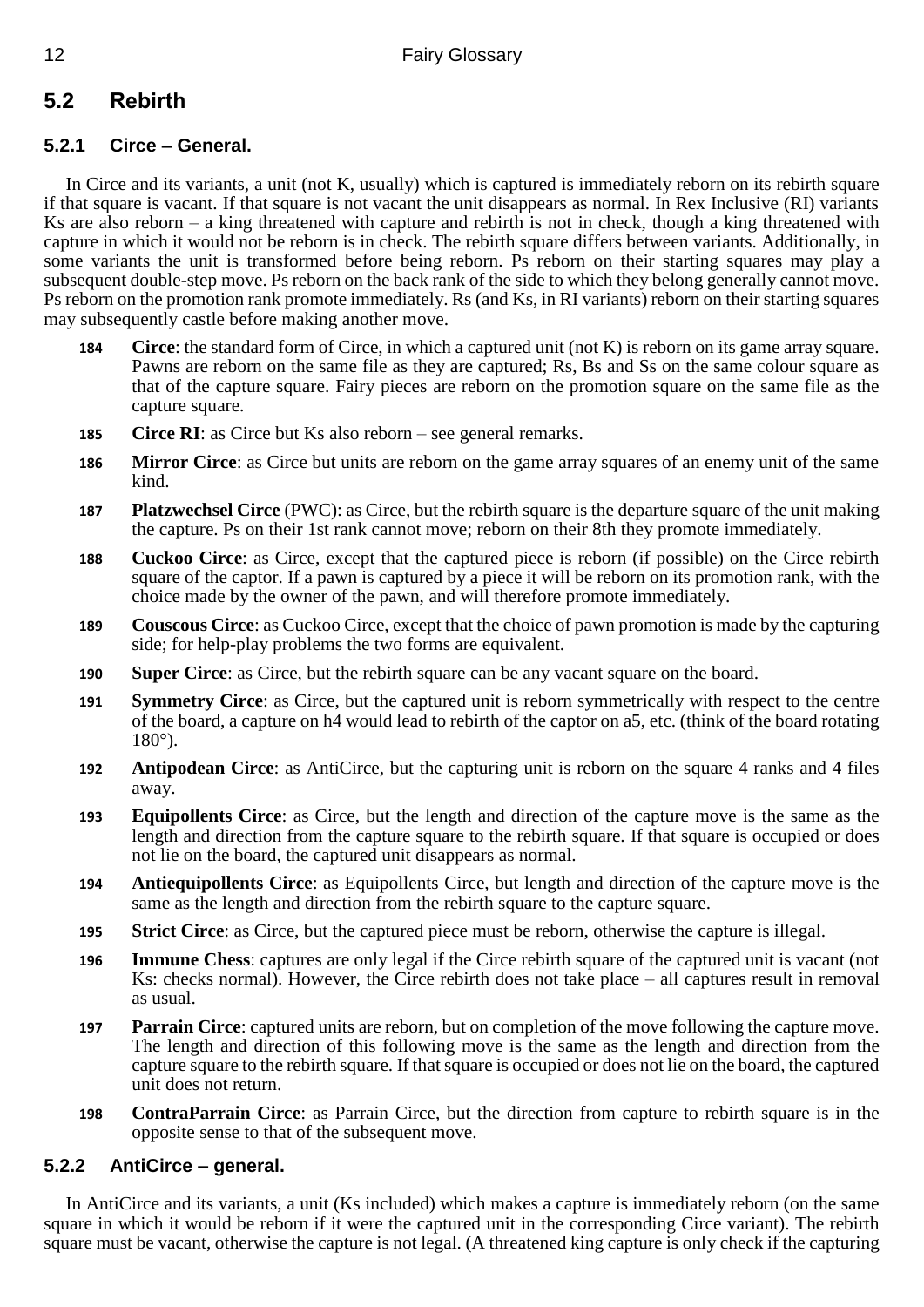piece can be reborn). By default, a unit may capture on the same square as the square upon which it is to be reborn. The same rules for Ps, Rs and Ks as for Circe apply

- **199 Type Calvet**: the default AntiCirce type, captures permitted on the same square as rebirth.
- **200 Type Cheylan**: capture is not permitted on the rebirth square.
- **201 AntiCirce**: the standard type units, after capturing, are reborn on their Circe rebirth squares.
- **202 Mirror AntiCirce**: as AntiCirce, but capturing units are reborn on the Circe rebirth square of an enemy unit of the same kind.
- **203 AntiCirce Clone**: as AntiCirce, but the capturing unit is reborn on the Circe rebirth square of a unit of the same side but of the kind that is captured.
- **204 Symmetry AntiCirce**: as AntiCirce, but the capturing unit is reborn symmetrically with respect to the centre of the board, a capture on h4 would lead to rebirth of the captor on a5, etc. (think of the board rotating 180°).
- **205 Antipodean Circe**: as AntiCirce, but the capturing unit is reborn on the square 4 ranks and 4 files away.
- **206 Super AntiCirce**: as AntiCirce, but the rebirth square can be any vacant square on the board.
- **207 File AntiCirce**: as AntiCirce, but the rebirth square is on the same file as the capture. (Super)pawns are reborn on their starting (2nd or 7th) rank, other pieces on the back rank (1st or 8th). Neutral units are reborn as if belonging to the capturing side.

### **5.2.3 Mars Circe – general.**

In Mars Circe and its variants, units move normally, but in order to capture they (Ks included) must first be reborn on a vacant rebirth square, and then make the capture, all as one move. The rebirth square is the same square as that were the unit to be captured in the corresponding Circe variant. For variants in which the choice between possible rebirth squares depends on the capture square in Circe, the same choice depends on the departure square in Mars Circe.

- **208 Mars Circe**: the standard type capturing units are first reborn on the Circe rebirth square corresponding to their kind, colour and the departure square.
- **209 Mars Mirror Circe**: as Mars Circe, but the capturing unit is first reborn on the Circe rebirth square corresponding to their kind, the opposite colour and the departure square.
- **210 Geneva Chess**: along with normal moves, units may be reborn on their Circe rebirth squares if empty and move or capture from there.

# <span id="page-12-0"></span>**5.3 Observation**

- **211 Madrasi**: a unit (not K) when observed by a similar enemy unit is paralysed, and can neither move, capture nor check, but may paralyse in turn.
- **212 Madrasi Rex Inclusive**: as Madrasi but Ks may also paralyse one another.
- **213 Eiffel Chess**: units paralyse enemy units as follows  $P > S > B > R > Q > P$  where ">" means "paralyses". Paralysed pieces cannot move, capture nor check but may in turn paralyse.
- **214 Isardam**: a unit (Ks excluded) may not observe a similar enemy unit, with this prohibited even up to capturing the king.
- **215 Superguards**: any unit (including Kings and pawns) observed by another unit of the same colour cannot be captured. Pinned units also observe.
- **216 Devresbo**: a move is illegal if the moving piece stands unobserved by any other unit of either colour at the end of the move.
- **217 Functionary Chess** (Beamtenschach): a unit (inc. Ks) may only move, capture or check when observed by any enemy unit.
- **218 Patrol Chess**: a unit (inc. Ks) may only capture or check when observed by a friendly unit.
- **219 Ultrapatrol Chess**: a unit (inc. Ks) may only move, capture or check when observed by a friendly unit.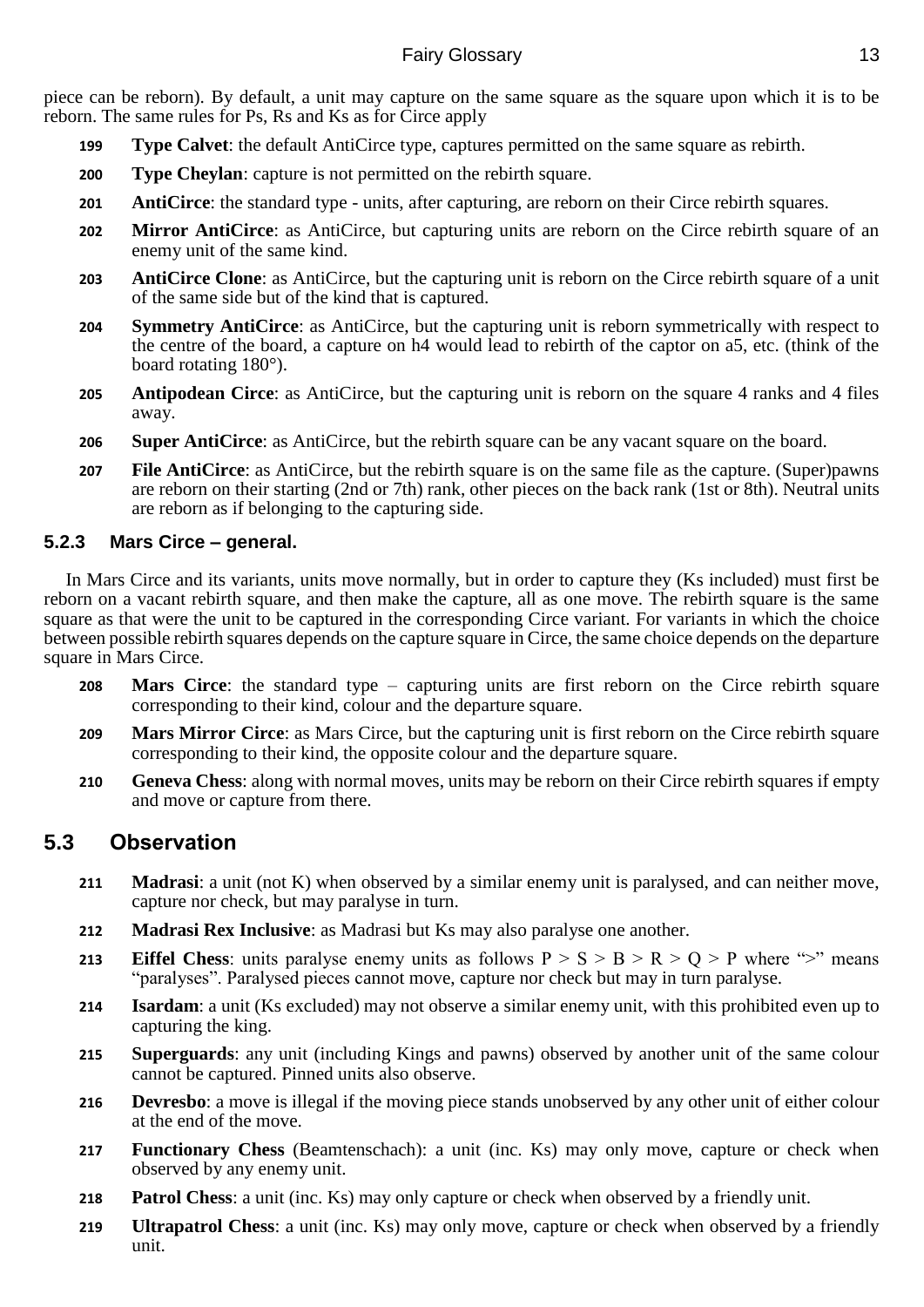**220 Lortap**: a unit (inc. Ks) may only capture or check when not observed by a friendly unit.

# <span id="page-13-0"></span>**5.4 Move Selection/Restriction**

- **221 Maximummer/Minimummer**: Black Maximummer or Mimimummer by default, though in a duplex problem, the condition applies to the defending side. The conditions refer to the geometrical length of moves, which is the distance measured between the centres of the departure and arrival squares of the moving pieces. If a1-a2 is 1 unit, a1-b2 is approx.  $\sqrt{2}$ ≈1.41 units () and longer; the knight step is  $\sqrt{5}$ ≈2.24. O-O & O-O-O are lengths 4 & 5 respectively.
- **222 Black Maximummer**: Black must play the geometrically longest legal move available, or freely from among equal longest legal moves. Checks are normal.
- **223 White Maximummer**: White must play the geometrically longest legal move available, or freely from among equal longest legal moves. Checks are normal.
- **224 Double Maximummer**: each side must play the geometrically longest legal move available, or freely from among equal longest legal moves. Checks are normal.
- **225 Ultra Maximummer**: as maximummer, but attacks on the king are only checks if no longer legal moves exist.
- **226 Black Minimummer**: Black must play the geometrically shortest legal move available, or freely from among equal longest legal moves. Checks are normal.
- **227 White Minimummer**: White must play the geometrically shortest legal move available, or freely from among equal longest legal moves. Checks are normal.
- **228 Double Minimummer**: Each side must play the geometrically shortest legal move available, or freely from among equal longest legal moves. Checks are normal.
- **229 Follow-my-leader**: if possible, Black must play to the square vacated in the last move (by White, except in series problems). Checks are normal.
- **230 Single Combat**: the last moved unit of each side must continue to play all the moves for that side until it has no legal moves left, after which a new unit can be chosen freely.
- **231 Alphabetic Chess**: each side must play with which of its units that stands on the square which is earliest in alphabetical sequence  $(a1,a2,...,a8, b1,...,h8)$  and which has a legal move.
- **232 Monochrome Chess:** all moves are made from light squares to light squares, or from dark squares to dark squares. A king cannot be checked by a unit on the opposite colour squares. Queen-side castling and knight moves are impossible.
- **233 Bichrome Chess**: all moves are made from light squares to dark squares, or from dark squares to light squares. A king cannot be checked by a unit on the same colour squares. Castling and bishop moves are impossible.
- **234 Köko**: all moves must finish adjacent to an occupied square, including checks.
- **235 Grid Chess**: all moves and checks must end in a different grid square from where they start.
- **236 Shrinking Men**: no unit can make a longer move than it made last time.
- **237 Growing Men**: no unit can make a shorter move than it made last time.
- **238 Black Must Check**: Black checks if able but otherwise makes another move.
- **239 Black Checks**: Black checks if able but otherwise passes.
- **240 Ultraschachzwang**: Black must check and White must play to ensure this is possible; otherwise this is stalemate.
- **241 Black must capture**: Black captures if able but otherwise makes another move.
- **242 No captures**: no side may capture.
- **243 Losing Chess**: each side must capture if able. Kings are not subject to check or mate. Pawns may promote to kings. A win at losing chess is obtained by being stalemated (having lost all one's pieces or being unable to move those that remain).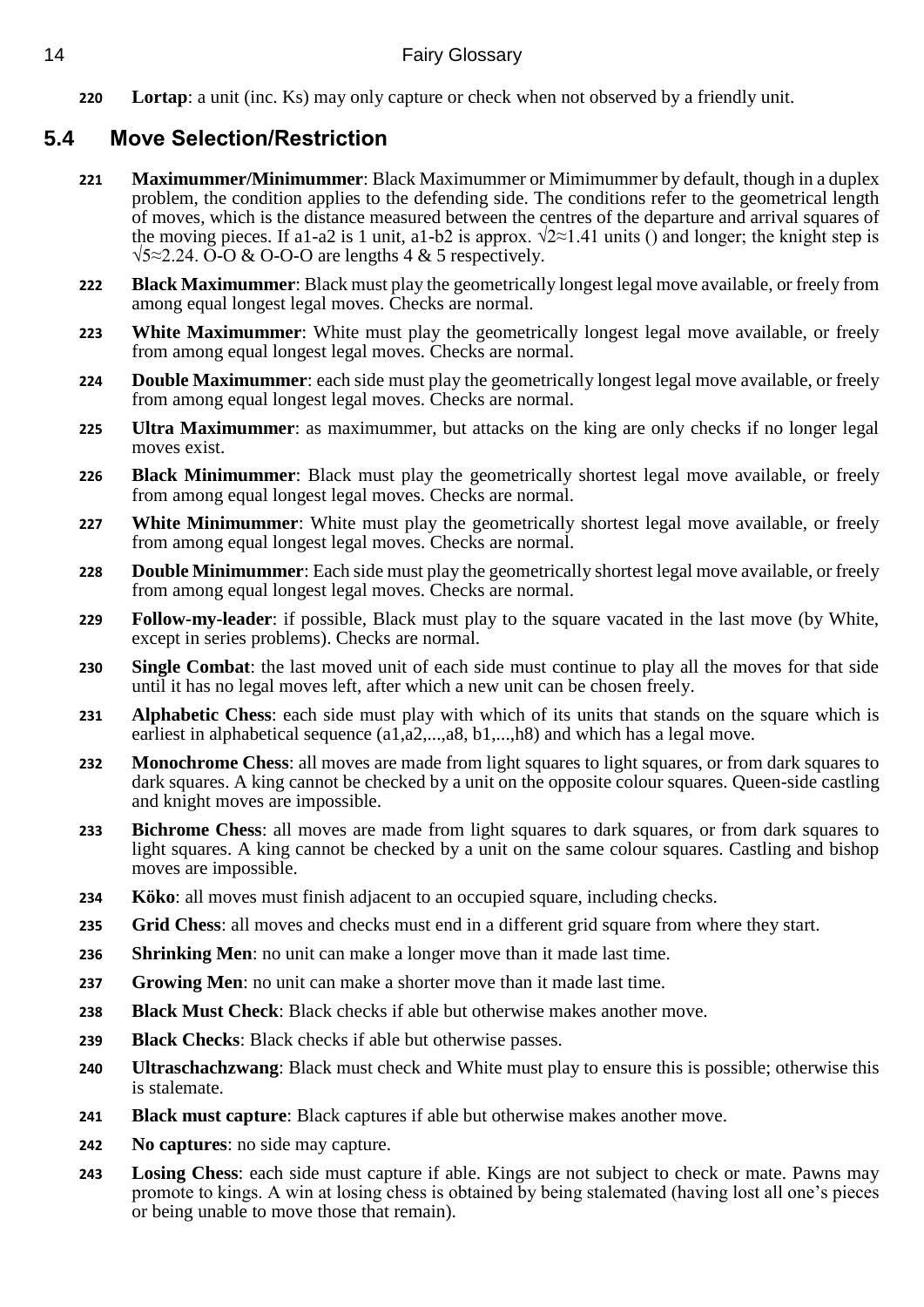# <span id="page-14-0"></span>**5.5 Transfer of Powers**

- **244 Annan Chess**: a unit (Ks included) when standing one square directly forward of another unit of its own side, moves as that other unit. Pawns may move to the first rank but cannot subsequently move; however, a piece standing forward of a pawn on the first rank moves one or two squares forward or captures diagonally as a pawn.
- **245 Back-to-back Chess**: if a white unit X stands on the same file and one row above a black unit Y, then X moves as if it were the same type as Y and Y as if it were the same type as X (Ks included).
- **246 Transmuting King**: when checked, a king may move only like the unit or units giving check. A king checked by a pawn moves in the direction of the pawn of his own colour.
- **247 Reflecting King**: as transmuting king, but the checked king may play as a king also.
- **248 Supertransmuting King** (Pressburger King): when checked, a king must play as the unit or units giving check if possible, thereafter the king becomes an ordinary (non-royal unit) of this type permanently. If it is not possible to move as the checking unit, another piece may parry the check and the king does not change. If that is not possible, the king is mated.
- **249 Take & Make Chess**: a unit (Ks included) upon capturing must make a further non-capturing step in the manner of the captured unit as part of the same move. Such a movement must be possible, otherwise the capture may not be made. A capturing pawn may not be conveyed to the base rank. A pawn promotes only if it is conveyed to the promotion rank by this part of the movement. Checks are normal.
- **250 Anti Take & Make**: similar to the above but the captured piece moves (as itself) after the capture; Ks excluded.

# <span id="page-14-1"></span>**5.6 Transformation and Promotion**

- **251 KoBul Chess** (KoBul Kings): after a unit (not P) is captured, the K of the same side adopts the powers of movement of the captured unit and no longer moves as a K. After a P of his side is captured the K reverts to its usual K movement. It retains its royalty (susceptibility to check, mate) throughout.
- **252 Andernach Chess**: a unit (not K) when capturing, changes colour.
- **253 Anti-Andernach Chess**: a unit (not K) when moving without capturing, changes colour.
- **254 Super Andernach Chess**: a unit (not K) changes colour after all moves and captures.
- **255 Einstein Chess**: after a capture, the capturing unit is transformed as follows: P→S→B→R→O→O. After a non-capturing move the moving unit is transformed as follows:  $Q \rightarrow R \rightarrow B \rightarrow S \rightarrow P \rightarrow P$ . Castling, which is also possible with a newly-transformed rook, results in the rook transforming to bishop. Pawns on their back rank may move 1, 2 or 3 steps and are subject to *en passant* capture if moving more than 1 step. There is no normal promotion on the 8th rank.
- **256 Chameleon Chess**: all units (except Ks) are chameleons.
- **257 Norsk Chess**: a unit may only capture units of the same type, though checks are normal. Also, after moving, a R changes to B and vice versa, and a Q changes to a S and vice versa.
- **258 Glasgow Chess**: promotions happen when white (black) pawns reach the 7th (2nd) ranks respectively.
- **259 Relegation Chess**: a white (black) piece returning to the 2nd (7th) rank changes to a pawn.

# <span id="page-14-2"></span>**5.7 Check and Mate**

- **260 AMU**: the mating move must be given by a unit which, prior to the mating move, is attacked by exactly one enemy unit.
- **261 SAT**: a side is in check if its king (or royal unit) has a flight. A side is mated if in check and with no way to relieve the check. Kings may not be captured.
- **262 Vogtländer Chess**: a side is in check if the enemy K is attacked by one of its own pieces. It is mated if that attack cannot be removed. Ks may not be captured.
- **263 Checkless Chess**: checks may not be given unless it is checkmate.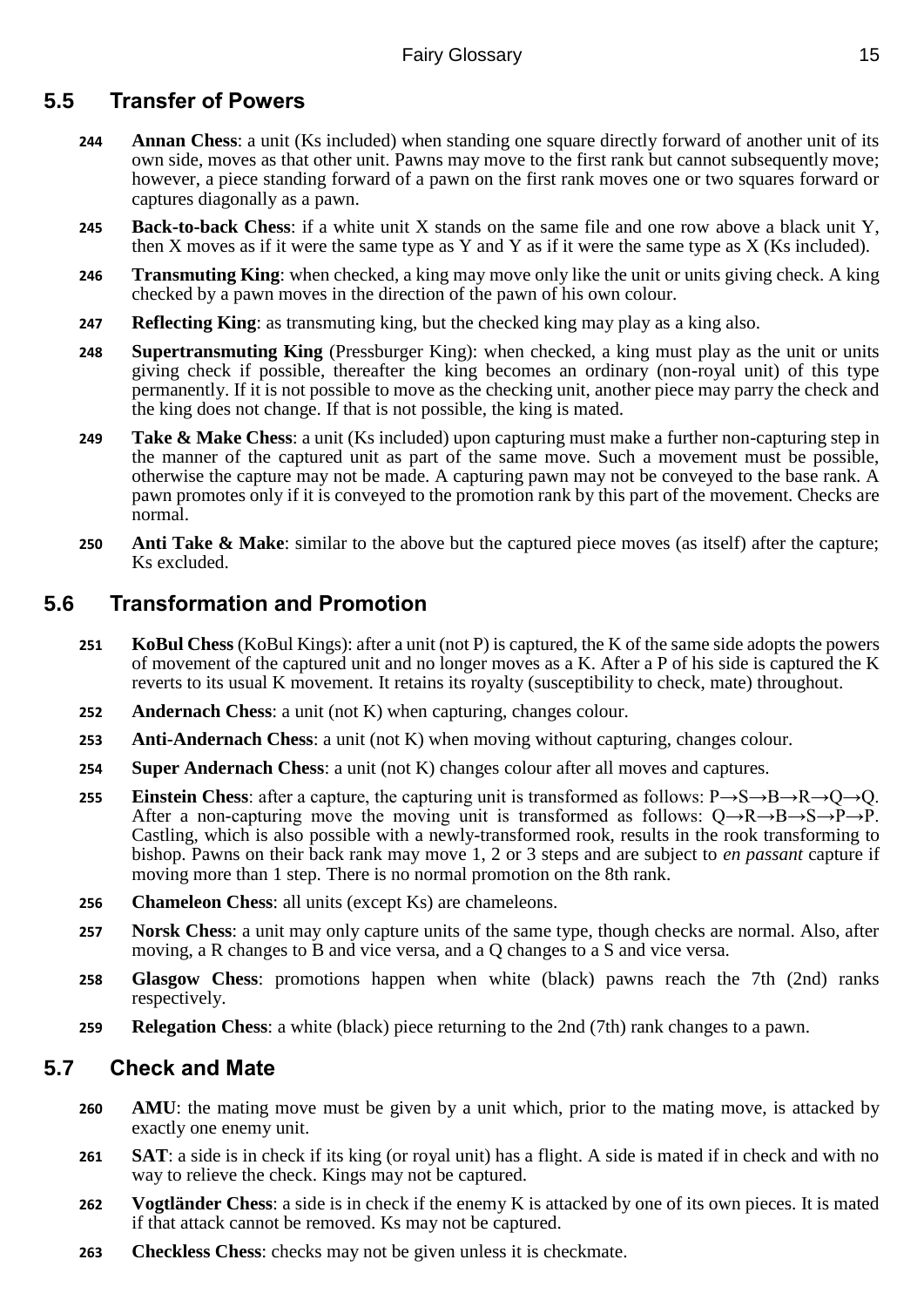### 16 Fairy Glossary

- **264 Exclusive Chess**: the mating move must be the only mating move available otherwise it is illegal.
- **265 Republican Chess**: there are no Kings if the side which has just played can put the opposite King on an empty square where it would be legally mated, it does so.
- **266 Bicolores**: kings are in check if attacked by an enemy unit or also if observed by one of their own units. Moves leading to observation of one's own king are not permitted, and if a move by the opponent leads to such observation, it must be cancelled immediately.
- **267 MAFF** (Mate with A Free Field): in the mating position, the king must have exactly one square to which he is free to move.

# <span id="page-15-0"></span>**5.8 Other**

- **268 Sentinels**: a piece (not P) when leaving a square not on the 1st or 8th ranks leaves behind a P of the same colour, provided there are not already 8 Ps of the colour present. Neutral pieces moved by White and Black leave white and black pawns respectively.
- **269 Sentinels m/n**: as Sentinels, but the maximum pawn counts for White and Black are m and n.
- **270 Enemy Sentinels**: as Sentinels, but white moves leaves black pawns and black moves leave white pawns.
- **271 Haaner Chess**: after each move, the departure square becomes a hole and may not be entered or passed through again.
- **272 Haanover Chess**: after each move, the departure square and all squares passed over by the move become holes and may not be entered or passed over again.
- **273 All-in Chess**: either side may move any unit, Ks included (but wPs/bPs always move in the correct direction for wPs/bPs). No move may cancel out the last move played. White cannot play as to leave the wK in check, but may play the bK into check; or use a black unit to capture a white unit; Black conversely.
- **274 Messigny Chess**: in lieu of a normal move, a side may swap the positions of any of its units with that of a similar unit of the opposite colour. No unit may be part of a swap in two consecutive moves.
- **275 Alice Chess**: there are two boards, A and B. A game starts with all the pieces set up as normal on board A. After each move, which must be legal on the board on which it is played, the moving unit is transferred to the same square on the other board, which must have been empty. A side may not expose its King to check as a result. (N.B. As the same squares on boards A and B cannot be simultaneously occupied, a position is often represented on one board by the "B" pieces being shown in a different state).
- **276 Mated Units**: after a move, if an opposing unit (other than the K) is threatened with capture and no move is available which can prevent the capture on the next move, the unit is 'mated' and is removed at that point, unless an illegal position would arise. More than one unit may be removed in one move (along with any normal capture). Once mated units are removed no further evaluation is done to see if other units are mated: e.g. in a position with bPs h6, h7, wRh1, wBh3; if White plays 1.B~ the bPh6 is mated and removed but not now the Ph7. If 1.Bf5, however, both Ps are mated and removed. The example alongside solves by 1.Sg4 b6+(-e4) 2.Rc6 bxc7(-c6)#. Note the bB does not disappear immediately after 1.Sg4 but only following the white move. As a further example, there is a fool's mate from the normal game array,  $1.03(4)$  g5  $2.0h5(-17, -g5)$ #.
- **277 Wormholes**: squares with invisible pathways between them. A unit (Ks included) which plays to a wormhole immediately passes to any other as part of the same move. A capture can be made on the entrance wormhole but the exit wormhole must be empty.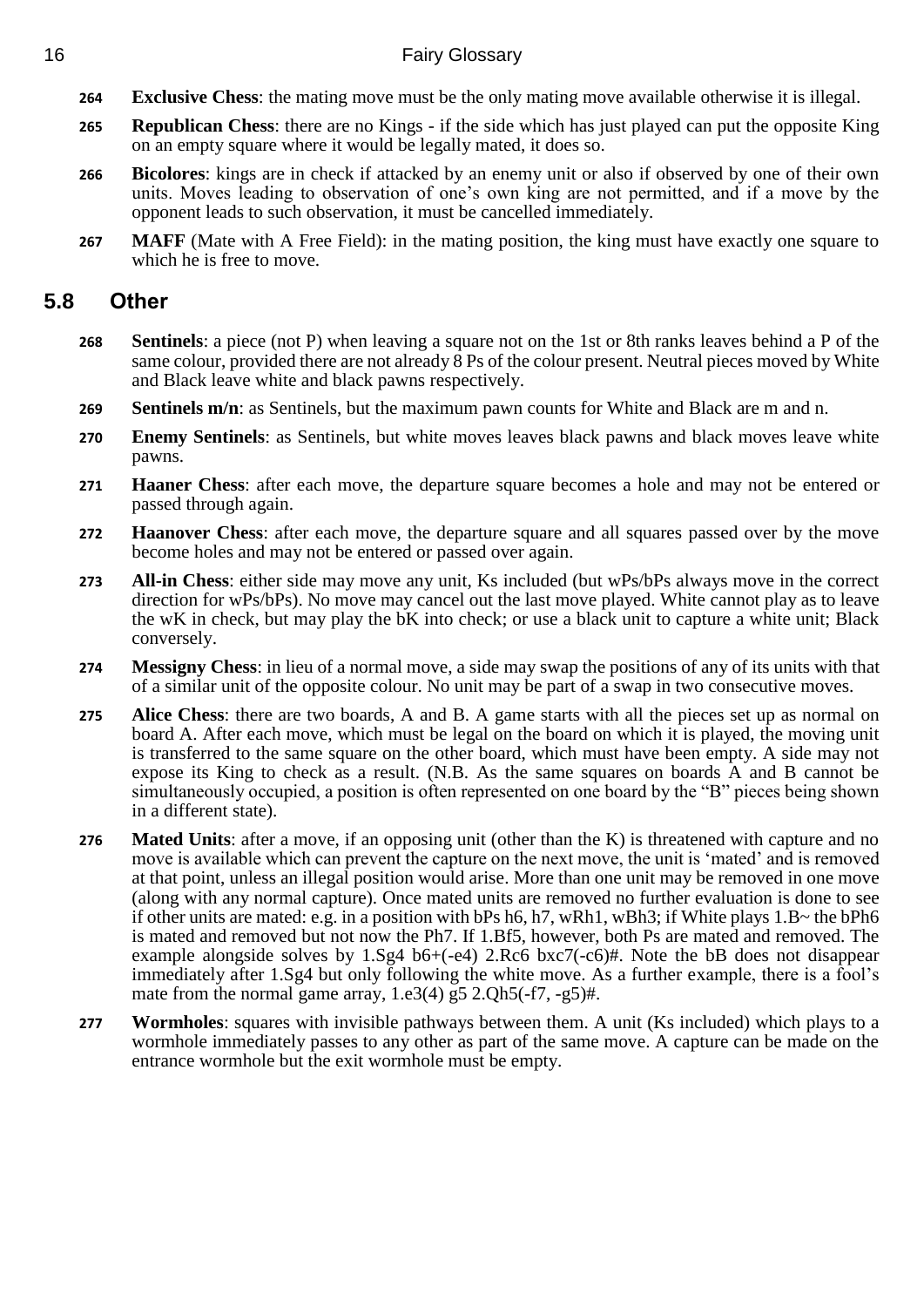#### <span id="page-16-0"></span>*INDEX*

#### *0*

!=. See Auto stalemate #. See Mate ##. See Doublemate ###. See Completely Unavoidable Mate #n. See Direct Mate (1,1) -Zigzag Nightrider. 76 (2,0) -Zigzag Nightrider. 77 (3,3) -Zigzag Nightrider. 78 (4,0) -Zigzag Nightrider. 7 9 +. See Check =. See Stalemate ==. See Double stalemate 5-leaper. 61

#### *A*

AL. See Alfil Alfil. 48 Alice Chess. 275 All -in Chess. 273 Alphabetic Chess. 231 AM. See Amazon Amazon. 158 AMU. 260 AN. See Antelope Andernach Chess. 252 Andernach hoppers. 177 Annan Chess. 244 Antelope. 52 Anti Take & Make. 250 Anti -Andernach Chess. 253 AntiCirce. 201 AntiCirce Clone. 203 Antiequipollents Circe. 194 Antipodean Circe. 205, 192 AO. See Maorider AR. See Archbishop Archbishop. 86 Auto stalemate. 31

#### *B*

B. See Bishop Back -to -back Chess. 245 BE. See Bishop Eagle Beamtenschach. See Functionary Chess Berolina Pawn. 160 Berolina Superpawn. 165 BH. See Bishopper BI. See Bison Bichrome Chess. 233 Bicolores. 266 Bishop. 64 Bishop Eagle. 116 Bishop Locust. 139 Bishop Moose. 11 2 Bishop Sparrow. 119 Bishoplion. 98

Bishopper. 93 Bison. 58 BL. See Bishoplion Black Checks. 239 Black Maximummer. 222 Black Minimummer. 226 Black must capture. 241 Black Must Check. 238 BM. See Bishop Moose BO. See Bob Bob. 129 Boyscout. 74 BP. See Berolina Pawn BT. See Boyscout BU. See 5 -leaper BW. See Bishop Sparrow

#### *C*

C. See Cardinal CA. See Camel Camel. 49 Camelrider. 66 Capture. 32 Cardinal. 87 CG. See ContraGrasshopper Chameleon Chess. 256 Chameleon units. 175 Charybdis. 145 Check. 33 Checkless Chess. 263 Chinese Pawn. 163 Chinese pieces. 137 Circe. 184 Circe rebirth square. 183 Circe RI. 185 Combined piece. 40 Complete Pawn. 161 Completely Unavoidable Mate. 34 ContraGrasshopper. 102 ContraParrain Circe. 198 Couscous Circe. 189 CP. See Chinese Pawn CR. See Camelrider Cuckoo Circe. 188 CY. See Charybdis

#### *D*

DA. See Dabbaba Dabbaba. 46 DB. See Double Bishopper Defensive Retractor. 22 Devresbo. 216 DG. See Double Grasshopper Diagonal SpiralSpringer. 82 Direct Mate. 5 DK. See Double Rookhopper Double Bishopper. 128 Double Grasshopper. 126 Double Maximummer. 224 Double Minimummer. 228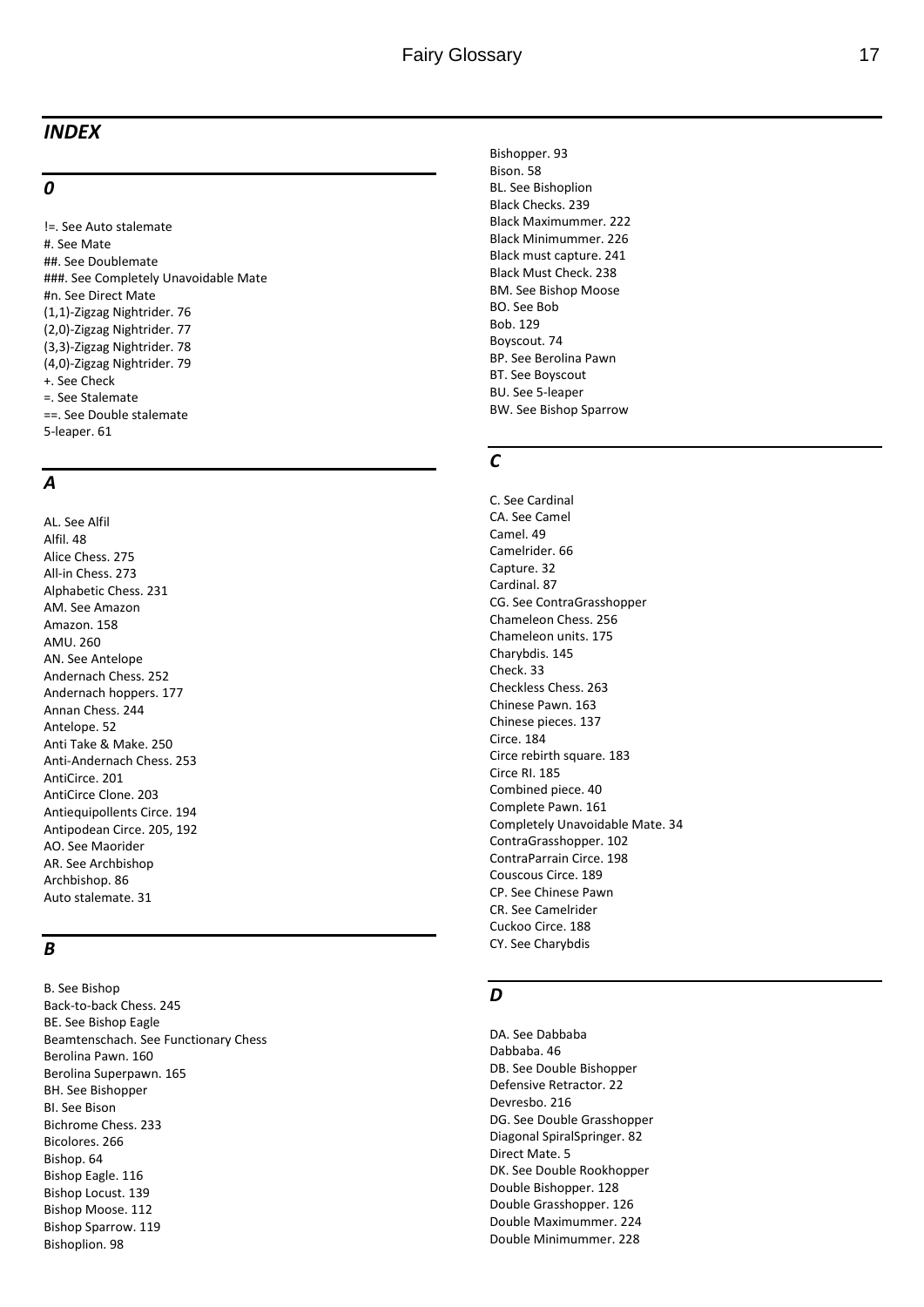Double Rookhopper. 127 Double series helpmate. 20 Double stalemate. 29 Doublemate. 30 Double-Ser-H#n. See Double series helpmate DR. See Dragon Dragon. 153 DS. See Diagonal SpiralSpringer DU. See Dummy Dummy. 169

#### *E*

E90. 122 EA. See Eagle Eagle. 114 Edgehog. 91 EH. See Edgehog Eiffel Chess. 213 Einstein Chess. 255 EK. See Erlking Elephant. 69 EM. See Empress Empress. 156 Enemy Sentinels. 270 English Equihopper. See Equihopper English Equistopper. 130 EQ. See Equihopper Equihopper. 107 Equipollents Circe. 193 Erlking. 54 ET. See Elephant Exact. 35 Exclusive Chess. 264

# *F*

F. See Friend FA. See Faro Fairy Mate. 1 Faro. 149 FE. See Fers Fers. 45 File AntiCirce. 207 Filerider. 90 Flamingo. 53 Follow-my-leader. 229 French Equihopper. See Nonstop Equihopper French Equistopper. 131 Friend. 167 Functionary Chess. 217

#### *G*

G. See Grasshopper G2. See Grasshopper-2 G3. See Grasshopper-3 Game array square. 182 Geneva Chess. 210 GI. See Giraffe Giraffe. 51 Girlscout. 75 Glasgow Chess. 258 GN. See Gnu

# 18 Fairy Glossary

Gnu. 57 Gnurider. 71 GR. See Gnurider Grasshopper. 94 Grasshopper-2. 105 Grasshopper-3. 106 Grid Chess. 235 Griffin. See Gryphon Growing Men. 237 Gryphon. 155 GT. See Girlscout

#### *H*

H# -n & 1 (e.g.). See Help retractor H#n. See Helpmate H= -n & 1 (e.g.). See Help retractor HA. See Hamster Haaner Chess. 271 Haanover Chess. 272 Half-neutral units. 174 Hamster. 120 Help retractor. 26 Helpmate. 9 Helpselfmate. 10 Hoeg Retractor. 24 Hole. 170 HS#n. See Helpselfmate

#### *I*

I. See Imitator Illegal Cluster. 37 Imitator. 168 Immune Chess. 196 Introductory series play. 14 Isardam. 214

#### *J*

Joker. 171

#### *K*

K. See King KA. See Kangaroo Kamikaze units. 178 Kangaroo. 124 Kangaroo Lion. 125 KH. See Kinghopper King. 55 Kinghopper. 103 KL. See Kangaroo Lion Knight. 47 Knighthopper. 104 KoBul Chess. 251 KoBul Kings. See KoBul Chess Köko. 234

#### *L*

L. See Locust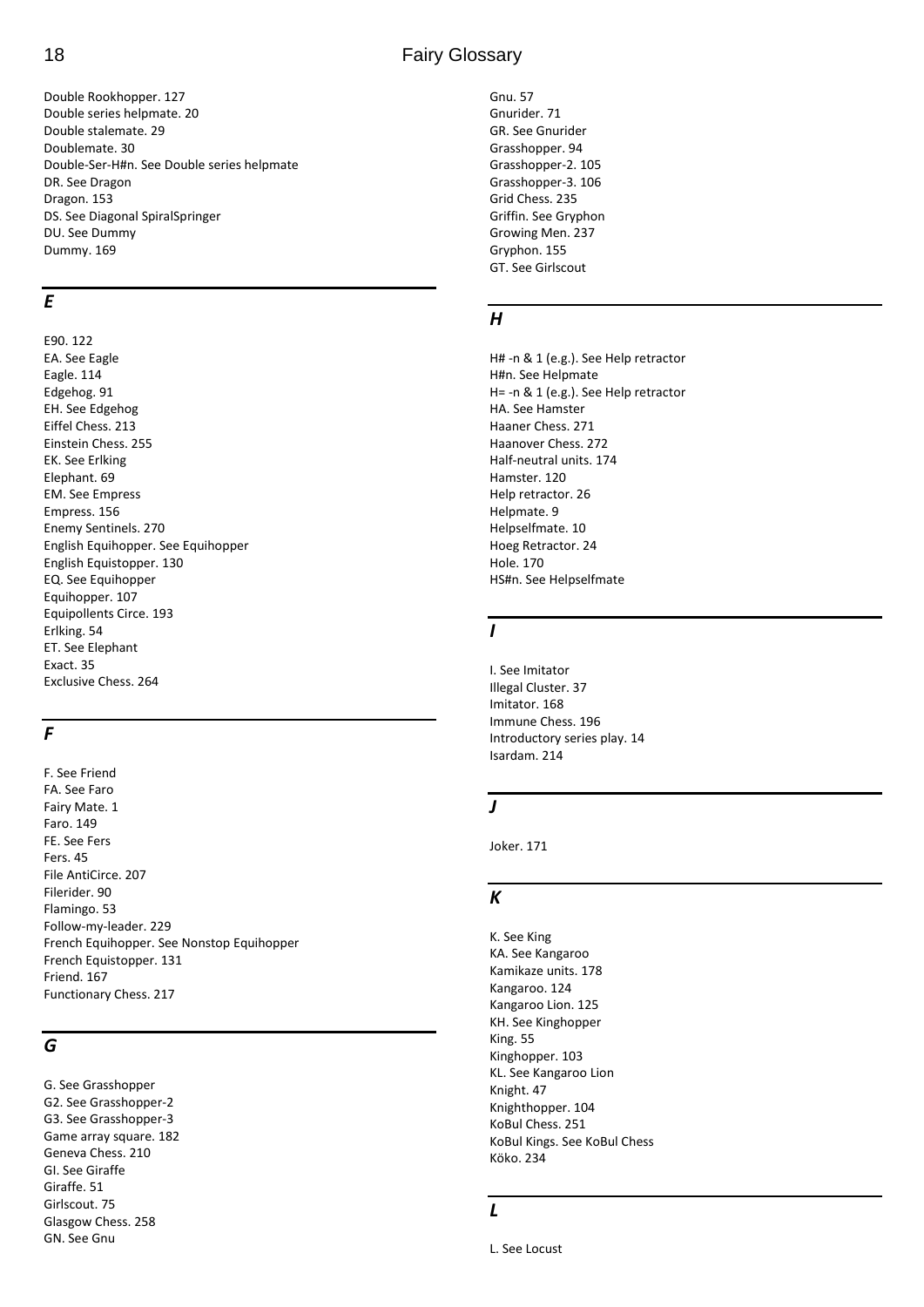Last Move. 36 LB. See Bishop Locust LE. See Leo Legal Cluster. 38 Leo. 134 LI. See Lion Lion. 99 LO. See Loc o Loco. 150 Locust. 140 Lortap. 220 Losing Chess. 243 LR. See Rook Locust

#### *M*

M. See Moose MA. See Mao Madrasi. 211 Madrasi Rex Inclusive. 212 MAFF. 267 Magic units. 180 Mao. 72 Maorider. 83 Marguerite. 121 Marine Knight. 147 Marine Pawn. 148 Mars Circe. 208 Mars Mirror Circe. 209 Mate. 27 Mate with A Free Field. See MAFF Mated Units. 276 Maximummer/Minimummer. 221 Messigny Chess. 274 MG. See Marguerite Mirror AntiCirce. 202 Mirror Circe. 186 MO. See Moa Moa. 73 Moarider. 84 Monochrome Chess. 232 Moose. 110 Moose Lion. 113 Multiple conditions. 4

#### *N*

N. See Nightrider –n & #1. See Defensive Retractor –n & S#1 (e.g.). See Defensive Retractor NA. See Nao Nao. 135 NE. See Nonstop Equihopper Nereid. 142 Neutral units. 173, 43 NH. See Nightriderhopper Nightrider. 65 Nightriderhopper. 95 Nightriderlion. 100 NL. See Nightriderlion No captures. 242 Nonstop Equihopper. 109 Norsk Chess. 257 NR. See Nereid

#### *O*

O. See Orphan OA. See Moarider OK. See Okapi Okapi. 59 OR. See Orix Orix. 108 Orphan. 166

#### *P*

P. See Pawn PA. See Pao Pacific retractor. 25 Pao. 132 Paralysing unit. 176 Parrain Circe. 197 Parry series. 13 Patrol Chess. 218 Pawn. 159 Pawn promotion. 3 Pawns on back rank. 2 PG n. See Proof Game Platzwechsel Circe. 187 PO. See Poisedon Poisedon. 146 PR. See Princess Pressburger King. See Supertransmuting King Princess. 157 Proca Retractor. 23 Promotion. 41 Proof Game. 21 Protean unit. 181 pSer -. See Parry series PWC. See Platzwechsel Circe Pyramid. See Hole

#### *Q*

Q. See Queen QE. See English Equistopper QF. See French Equistopper QN. See Quintessence Queen. 68 Quintessence. 80

#### *R*

R. See Rook R#n. See Reflexmate RA. See Rao Radial Leaper. 123 Rankrider. 89 Rao. 136 RB. See Reflecting Bishop RE. See Rook Eagle Reci -H#n. See Reciprocal Helpmate Reciprocal Helpmate. 11 Reflecting Bishop. 88 Reflecting King. 247 Reflexmate. 7 Relegation Chess. 259 Republican Chess. 265